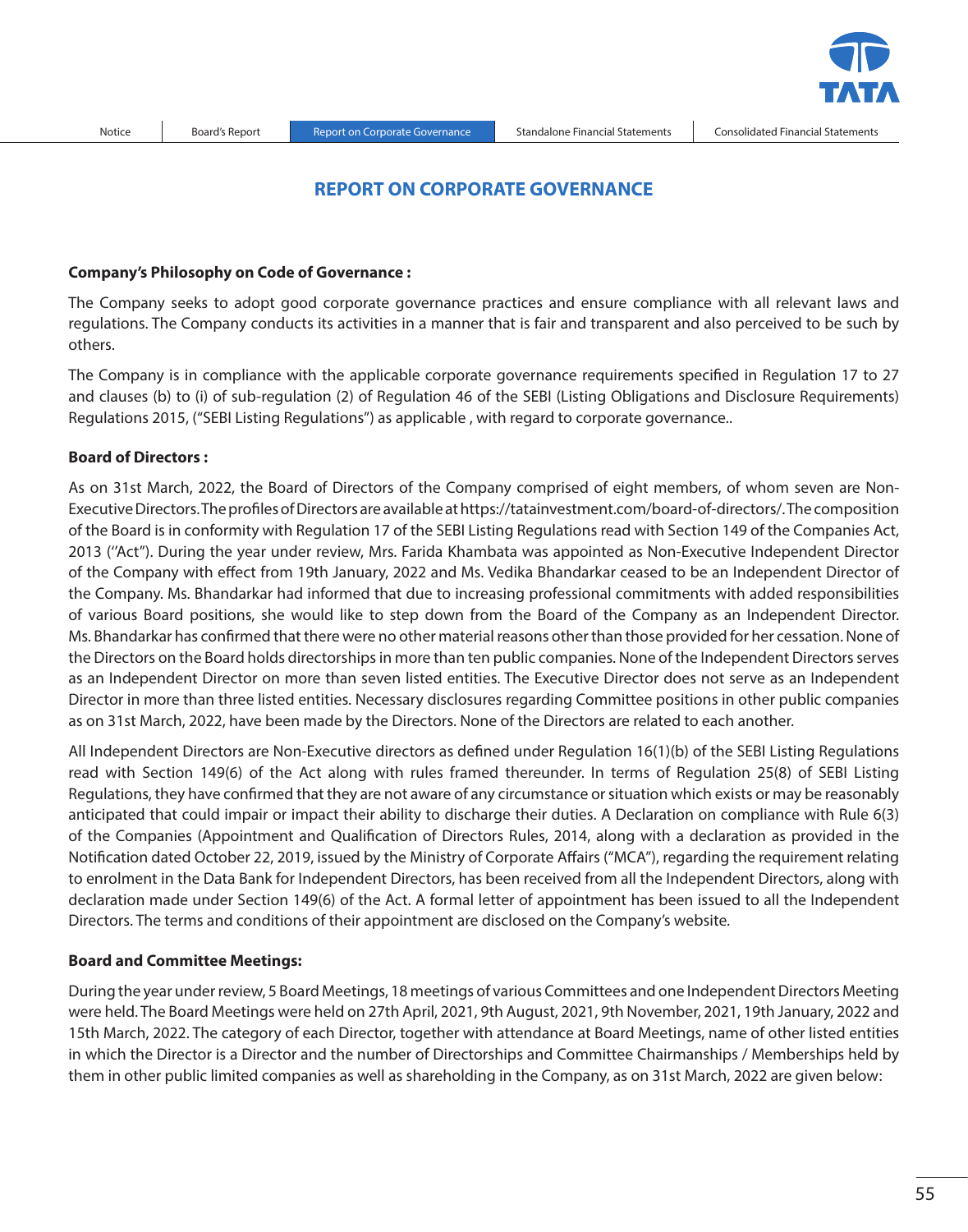# Eighty Fifth Annual Report 2021-2022 **Tata Investment Corporation Limited**

| <b>Name of Directors</b> | <b>DIN</b> | <b>Category</b><br>of<br><b>Director</b> | <b>Board</b><br><b>Meetings</b><br>attended<br>during<br>2021-2022 | <b>No. Of Directorships</b><br>of other Indian<br>companies as on<br>31st March, 2022# |                | <b>Membership of</b><br>mandatory Board<br><b>Committees of other</b><br>companies as on<br>31st March, 2022@ |                |                           |                                                                                                                                                                                                                                          | No. of<br><b>Ordinary</b><br><b>Shares held</b><br>as on<br>31st March,<br>2022 | Directorship<br>in other<br>listed entities<br>(Category of<br>Directorship) |
|--------------------------|------------|------------------------------------------|--------------------------------------------------------------------|----------------------------------------------------------------------------------------|----------------|---------------------------------------------------------------------------------------------------------------|----------------|---------------------------|------------------------------------------------------------------------------------------------------------------------------------------------------------------------------------------------------------------------------------------|---------------------------------------------------------------------------------|------------------------------------------------------------------------------|
|                          |            |                                          |                                                                    | Chairman                                                                               | <b>Member</b>  | Chairman                                                                                                      | <b>Member</b>  | Ordinary<br><b>Shares</b> |                                                                                                                                                                                                                                          |                                                                                 |                                                                              |
| Mr. N. N. Tata           | 00024713   | Non Independent                          | 5                                                                  | 3                                                                                      | 3              | 1                                                                                                             | $\overline{2}$ | 19,145                    | <b>Non</b><br>Independent,<br><b>Non Executive</b><br>1. Trent Limited<br>2. Titan<br>Company<br>Limited<br>3. Voltas Limited<br>4. Tata Steel<br>Limited<br>Independent,<br><b>Non Executive</b><br>5. Kansai Nerolac<br>Paints Limited |                                                                                 |                                                                              |
| Mr. F. N. Subedar        | 00028428   | Non Independent                          | 5                                                                  |                                                                                        | 5              | $\mathbf{1}$                                                                                                  | $\overline{2}$ | 2,455                     | <b>Non</b><br>Independent,<br><b>Non Executive</b><br>Debt Listed:<br>1. Tata Capital<br>Limited<br>2. Tata Capital<br>Financial<br>Services<br>Limited<br>3. Tata<br>Realty and<br>Infrastructure                                       |                                                                                 |                                                                              |
| Mr. A. N. Dalal          | 00297603   | <b>Executive Director</b>                | 5                                                                  |                                                                                        | 3              | $\mathbf{1}$                                                                                                  | $\mathbf{1}$   | ٠                         | Limited.<br>Independent,<br><b>Non Executive</b><br>1. Phoenix Mills<br>Limited<br>2. Sutlej Textiles<br>& Industries                                                                                                                    |                                                                                 |                                                                              |
| Ms. V. Bhandarkar*       | 00033808   | Independent                              | 4                                                                  |                                                                                        | $\overline{4}$ | 3                                                                                                             | $\overline{2}$ | $\overline{\phantom{a}}$  | Limited<br>Independent,<br><b>Non Executive</b><br>1. Tata Motors<br>Limited<br>Debt Listed:<br>2. Tata Motors<br>Finance<br>Solutions<br>Limited<br>3. Tata Motors<br>Finance<br>Limited                                                |                                                                                 |                                                                              |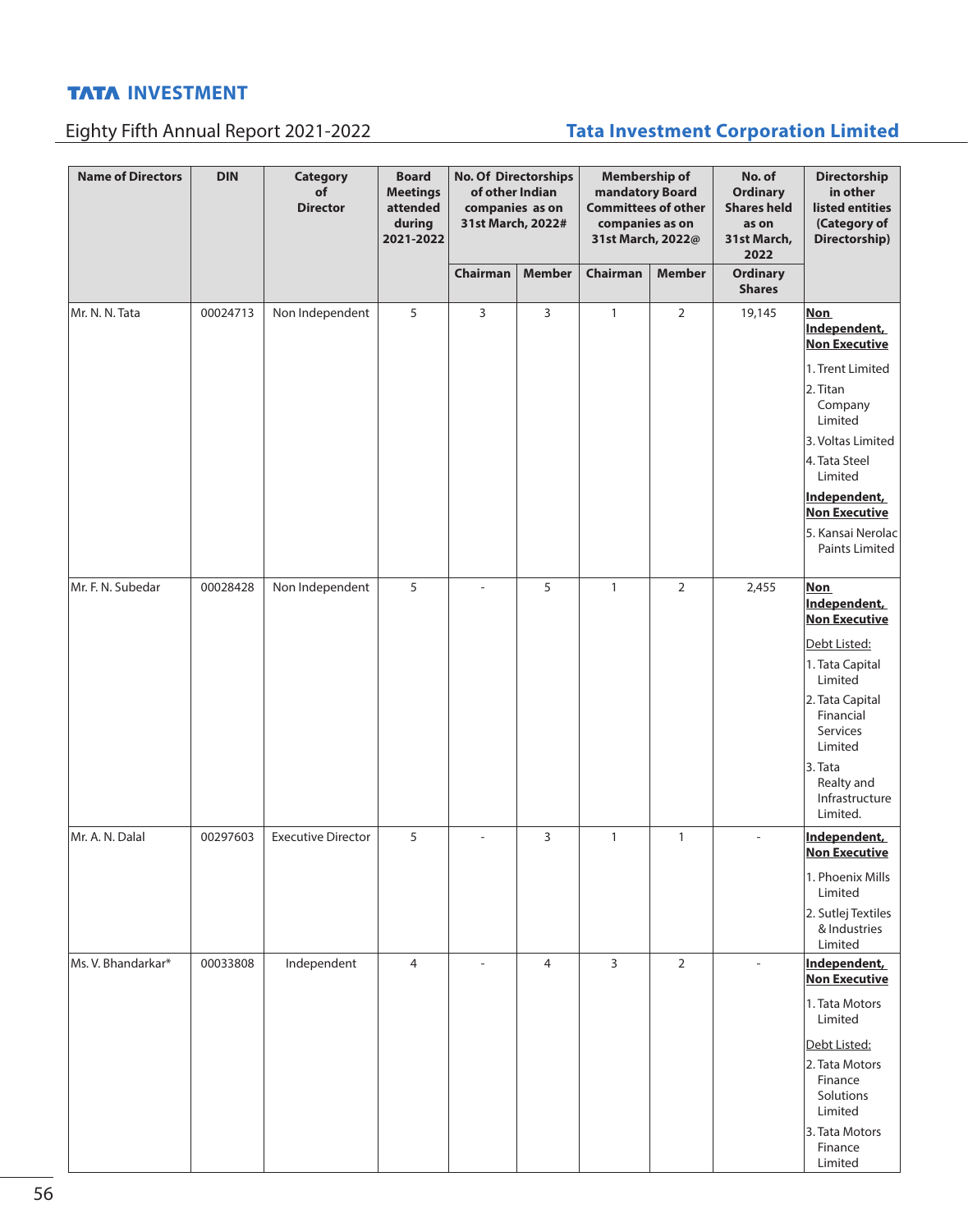

**Name of Directors DIN Category of Director Board Meetings attended during 2021-2022 No. Of Directorships of other Indian companies as on 31st March, 2022# Membership of mandatory Board Committees of other companies as on 31st March, 2022@ No. of Ordinary Shares held as on 31st March, 2022 Directorship in other listed entities (Category of Directorship) Chairman Member Chairman Member Ordinary Shares** Mr. Suprakash Mukhopadhyay 00019901 | Non independent | 5 | 1 | 2 | 1 | 1 | - | -Mr. Abhijit Sen | 00002593 | Independent | 5 | - | 7 | 3 | 3 | - |<mark>Independent,</mark> **Non Executive** 1. Kalyani Forge Limited 2. Ugro Capital Limited 3. Manappuram Finance Limited Debt Listed: 4. Asirvad Microfinance Limited **Mr. V. Chandrasekaran** | 03126243 | Independent | 5 | - | 6 | 4 | 1 | - | <mark>Non-</mark> **Independent, Non-Executive** 1. Care Ratings Limited **Independent, Non Executive** 2. Tamil Nadu Newsprint & Papers Limited 3. Aditya Birla Housing Finance Limited. 4. Grasim Industries Limited Mr. Rajiv Dube 00021796 Independent 5 - 2 1 1 - **Independent, Non Executive** 1. Tata Chemicals Limited Debt Listed: 2. Tata International Limited Mrs. Farida Khambata~ 06954123 | Independent | 1 | - | 2 | 1 | 1 | - | Independent, **Non Executive** 1. Tata Steel Limited 2. Kotak Mahindra Bank Limited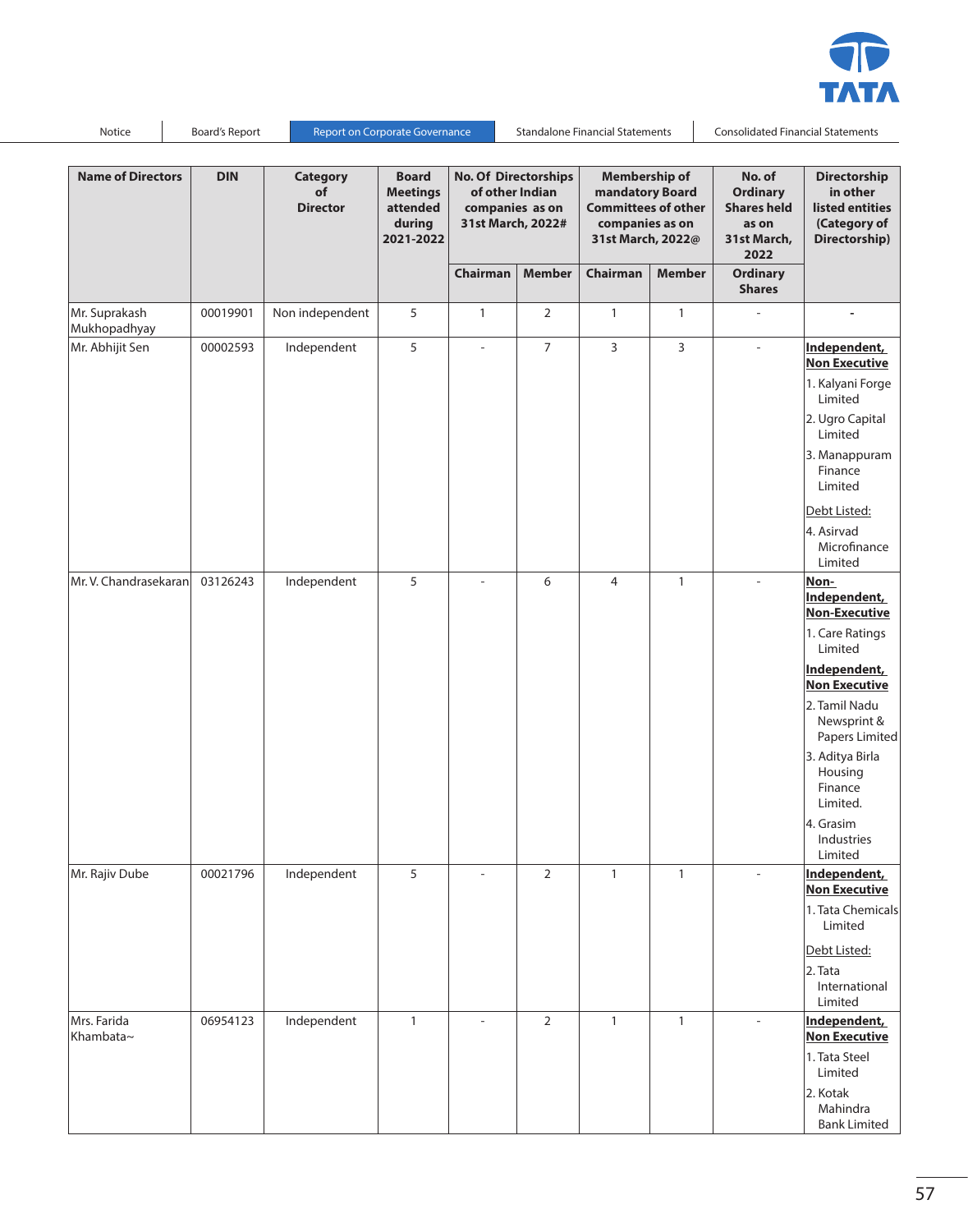#Excluding directorship in private companies & companies registered under Section 8 of the Act.

@ Including membership of Audit Committee & Stakeholders' Relationship Committee of other public limited companies only.

\* Ms. V. Bhandarkar ceased to be Independent Director of the Company with effect from 15th March, 2022 on stepping down from Board of Directors.

~ Mrs. Farida Khambata have been appointed as Independent Director of the Company with effect from 19th January, 2022.

All the Directors had attended the last Annual General Meeting held on of 5th July, 2021.

## **Committees of Directors :**

Details of the various Committees of the Board of Directors of the Company as on 31st March, 2022, the number of Committee meetings held and the number of meetings attended by each Director (shown within brackets) during the year 2021-2022 are as under:

|                                                           | Name of the Director                              |
|-----------------------------------------------------------|---------------------------------------------------|
| Audit Committee :                                         |                                                   |
| (4 meetings held during the year)                         | Mr. A. Sen - Chairman (4), Mr. F. N. Subedar (4), |
| (27.04.2021, 09.08.2021, 09.11.2021, 19.01.2022)          | Mr. Rajiv Dube (4)                                |
| Nomination and Remuneration Committee :                   | Ms. V. Bhandarkar - Chairperson * (2)             |
| (3 meetings held during the year)                         | Mr. Rajiv Dube# - Chairman (3),                   |
| (20.04.2021, 19.01.2022, 15.03.2022)                      | Mr. N. N. Tata (3), Mr. F. N. Subedar** (1),      |
|                                                           | Mrs. Farida Khambata ^(-)                         |
| Stakeholders' Relationship Committee :                    | Mr. F. N. Subedar - Chairman (2)                  |
| (2 meetings held during the year)                         | Mr. A. N. Dalal (2),                              |
| (16.09.2021, 09.03.2022)                                  | Ms. V. Bhandarkar * (2)                           |
|                                                           | Mr. V. Chandrasekaran (-)                         |
| Investment Committee                                      | Mr. N. N. Tata – Chairman (4)                     |
| (4 meetings held during the year)                         | Mr. F. N. Subedar (4),                            |
| (07.04.2021, 21.07.2021, 03.11.2021, 10.01.2022)          | Mr. Suprakash Mukhopadhyay (4),                   |
|                                                           | Mr. V. Chandrasekaran $\sim$ (4)                  |
| Asset Liability, Risk Management and IT Strategy/Steering | Mr. A. Sen - Chairman (3), Mr. A. N. Dalal (3),   |
| Committee:                                                | Ms. V. Bhandarkar * (2),                          |
| (3 meetings held during the year)                         | Mr. Suprakash Mukhopadhyay @ (-)                  |
| (29.07.2021, 11.01.2022, 29.01.2022)                      |                                                   |
|                                                           |                                                   |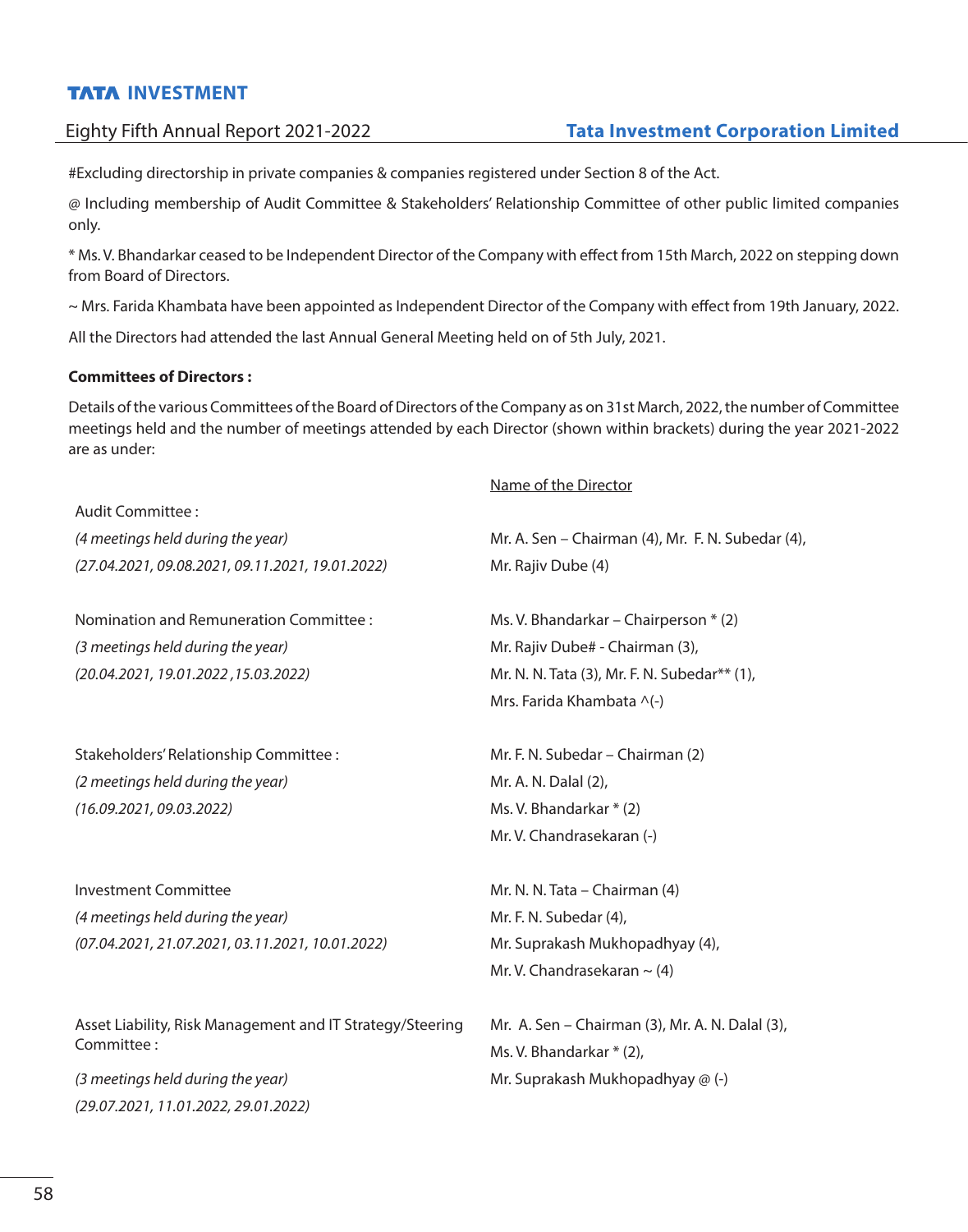

| Corporate Social Responsibility Committee : | Mr. F. N. Subedar – Chairman (2)                      |
|---------------------------------------------|-------------------------------------------------------|
| (2 meetings held during the year)           | Mr. A. N. Dalal (2),                                  |
| (21.05.2021, 03.11.2021)                    | Mr. Suprakash Mukhopadhyay (2),                       |
|                                             | Mr. V. Chandrasekaran (2)                             |
| Independent Directors Meeting               | Ms. V. Bhandarkar – Chairperson $*$ (1)               |
| (1 meeting held during the year)            | Mr. A. Sen (1), Mr. V. Chandrasekaran (1),            |
| (10.03.2022)                                | Mr. Rajiv Dube # (1) Mrs Farida Khambata $\wedge$ (1) |

*\*Ms. V. Bhandarkar ceased to be Independent Director on stepping down from Board of Directors and consequently ceased to be Chairperson of Nomination and Remuneration Committee, Member of Asset Liability Risk Management and IT Strategy/Steering Committee and Member of Stakeholders' Relationship Committee with effect from 15th March, 2022.*

*\*\* Mr. F. N. Subedar ceased to be a Member of Nomination and Remuneration Committee with effect from 21st December, 2021.*

*# Mr. R. Dube was appointed as a Chairman of Nomination and Remuneration Committee with effect from 29th March, 2022.*

*^ Mrs. F. Khambata has been appointed as an Independent Director of the Company with effect from 19th January, 2022 and a Member of Nomination and Remuneration Committee with effect from 29th March, 2022 .*

*~ Mr. V. Chandrasekaran has been appointed as a Member of Stakeholders' Relationship Committee with effect from 29th March, 2022 .*

*@ Mr. Suprakash Mukhopadhyay has been appointed as a Member of Asset Liability Risk Management and IT Strategy/Steering Committee with effect from 29th March, 2022 .*

**The Board has identified the following skills/expertise/ competencies fundamental for the effective functioning of the Company which are currently available with the Board:**

Understanding of the company's business policies, values, vision, goals, strategic plan, corporate Governance and knowledge about the securities markets

- Investment management
- Accounting and Financial skills
- • Risk Management
- • Strategic thinking and decision making

The eligibility of a person to be appointed as a Director of the Company is dependent on whether the person possesses the requisite skill sets identified by the Board as above. Being an Investment Company which primarily invests on long term basis in diverse sectors in capital markets, the Directors so appointed are from varied backgrounds who possess special skills with regards to the Company's investment activities. These are as follows:

| Name of the Directors | <b>Understanding</b><br>of the company's<br>policies | <b>Investment</b><br>management | <b>Accounting and</b><br><b>Financial skills</b> | <b>Risk</b><br><b>Management</b> | <b>Strategic</b><br>thinking and<br>decision making |
|-----------------------|------------------------------------------------------|---------------------------------|--------------------------------------------------|----------------------------------|-----------------------------------------------------|
| Mr. N. N. Tata        |                                                      |                                 |                                                  |                                  |                                                     |
| Mr. F. N. Subedar     |                                                      |                                 |                                                  |                                  |                                                     |
| Mr. A. N. Dalal       |                                                      |                                 |                                                  |                                  |                                                     |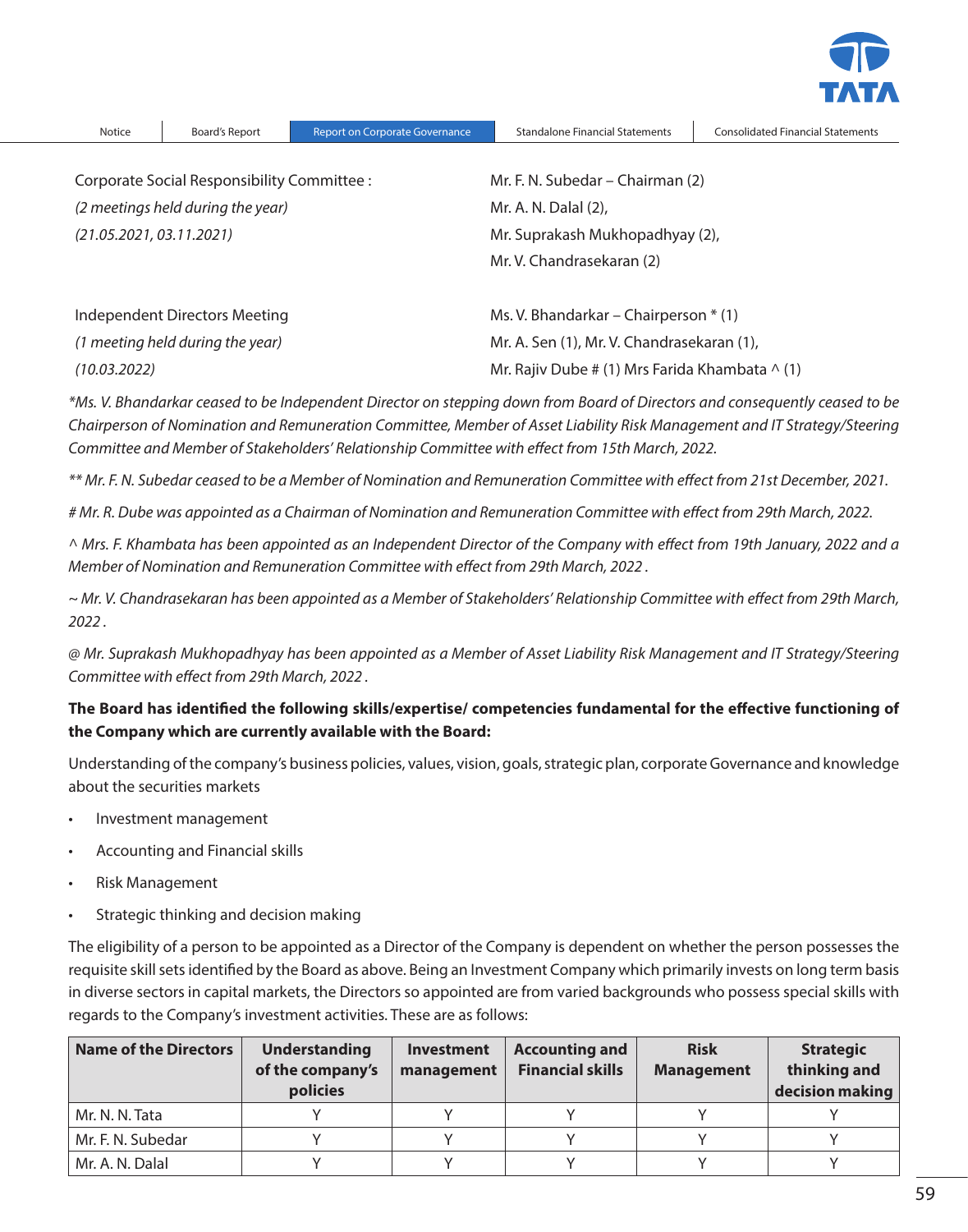# Eighty Fifth Annual Report 2021-2022 **Tata Investment Corporation Limited**

| <b>Name of the Directors</b> | <b>Understanding</b><br>of the company's<br>policies | <b>Investment</b><br>management | <b>Accounting and</b><br><b>Financial skills</b> | <b>Risk</b><br><b>Management</b> | <b>Strategic</b><br>thinking and<br>decision making |
|------------------------------|------------------------------------------------------|---------------------------------|--------------------------------------------------|----------------------------------|-----------------------------------------------------|
| Ms. V. Bhandarkar*           |                                                      |                                 |                                                  |                                  |                                                     |
| Mr Suprakash<br>Mukhopadhyay |                                                      |                                 |                                                  |                                  |                                                     |
| Mr. A. Sen                   |                                                      |                                 |                                                  |                                  |                                                     |
| Mr. V. Chandrasekaran        |                                                      |                                 |                                                  |                                  |                                                     |
| Mr. R. Dube                  |                                                      |                                 |                                                  |                                  |                                                     |
| Mrs. F. Khambata             |                                                      |                                 |                                                  |                                  |                                                     |

Note : Y-Yes

\*Ms. V. Bhandarkar ceased to be Independent Director on stepping down from Board of Directors with effect from 15th March, 2022.

## **Audit Committee :**

The Audit Committee has been constituted in compliance with (i) Section 177 of the Act (ii) Regulation 18 of the SEBI Listing Regulations and (iii) the Reserve Bank of India Non – Banking Financial Companies Guidelines. What about details of Members of the Audit Committee? For other Committees you seem to have given that. All the Members of the Audit Committee, except Mr. F. N. Subedar are Independent Directors.

The terms of reference of the Audit Committee, inter alia, include:-

- a) Oversight of the Company's financial reporting process and the disclosure of its financial information to ensure that the financial statement is correct, sufficient and credible;
- b) Recommendation for appointment, remuneration and terms of appointment of auditors of the Company;
- c) Approval of payment to statutory auditors for any other services rendered by them ;
- d) Reviewing with the management, the annual financial statements and auditor's report thereon before submission to the Board for approval, with particular reference to the items mentioned in Para A (4) of Part C of Schedule II of the Listing Regulations;
- e) Reviewing with the management, the quarterly financial statements before submission to the Board for approval;
- f) Reviewing with the management, the statement of uses / application of funds raised through an issue (public issue, rights issue, preferential issue, etc.) (as also provided in the Act), the statement of funds utilized for purposes other than those stated in the offer document / prospectus / notice and the report submitted by the monitoring agency monitoring the utilisation of proceeds of a public or rights issue, and making appropriate recommendations to the Board to take up steps in this matter;
- g) Review and monitor the auditor's independence and performance, and effectiveness of audit process;
- h) Approval or any subsequent modification of transactions of the Company with related parties;
- i) Scrutiny of inter-corporate loans and investments;
- j) Valuation of undertakings or assets of the Company, wherever it is necessary;
- k) Evaluation of internal financial controls and risk management systems;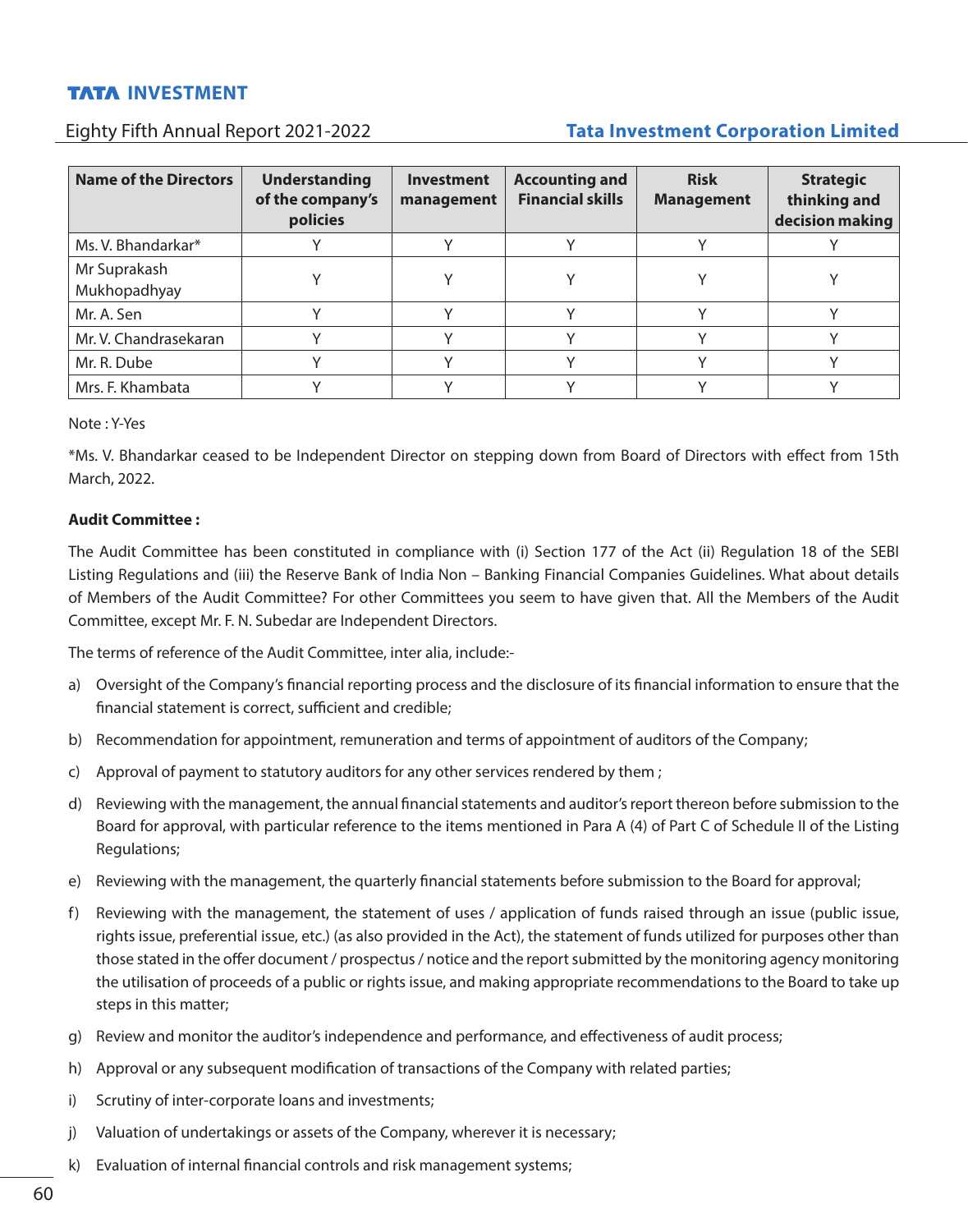- l) Reviewing with the management, performance of statutory and internal auditors, adequacy of the internal control systems;
- m) Reviewing the adequacy of internal audit function, if any, including the structure of the internal audit department, staffing and seniority of the official heading the department, reporting structure coverage and frequency of internal audit;
- n) Discussion with internal auditors of any significant findings and follow up thereon;
- o) Reviewing the findings of any internal investigations by the internal auditors into matters where there is suspected fraud or irregularity or a failure of internal control systems of a material nature and reporting the matter to the Board;
- p) Discussion with statutory auditors before the audit commences, about the nature and scope of audit as well as postaudit discussion to ascertain any area of concern;
- q) To look into the reasons for substantial defaults in the payment to the depositors, debenture holders, shareholders (in case of non-payment of declared dividends) and creditors;
- r) To review the functioning of the Whistle Blower mechanism;
- s) Approval of appointment of CFO (i.e., the whole-time Finance Director or any other person heading the finance function or discharging that function) after assessing the qualifications, experience and background, etc. of the candidate;
- t) Reviewing the utilization of loans and/or advances from/investment by the holding company in the subsidiary exceeding rupees 100 crore or 10% of the asset size of the subsidiary, whichever is lower including existing loans/advances/ investments;
- u) Consider and comment on rationale, cost-benefits and impact of schemes involving merger, demerger, amalgamation etc., on the listed entity and its shareholders;
- v) To review management discussion and analysis of financial condition and results of operations;
- w) To review statement of significant related party transactions (as defined by the Audit Committee), submitted by management;
- x) To review management letters / letters of internal control weaknesses issued by the statutory auditors;
- y) To review Internal audit reports relating to internal control weaknesses;
- z) The appointment, removal and terms of remuneration of the Chief internal auditor shall be subject to review by the Audit Committee;
- aa) To oversee financial reporting controls and process for material subsidiaries;
- ab) To oversee compliance with legal and regulatory requirements including the Tata Code of Conduct ("TCoC") for the company and its material subsidiaries;
- ac) To oversee the implementation of code of conduct for prevention of insider trading; and
- ad) Carrying out any other function as is mentioned in the terms of reference of the Audit Committee.

 The Audit Committee reports its findings to the Board at the subsequent meeting and its recommendations are implemented by the management.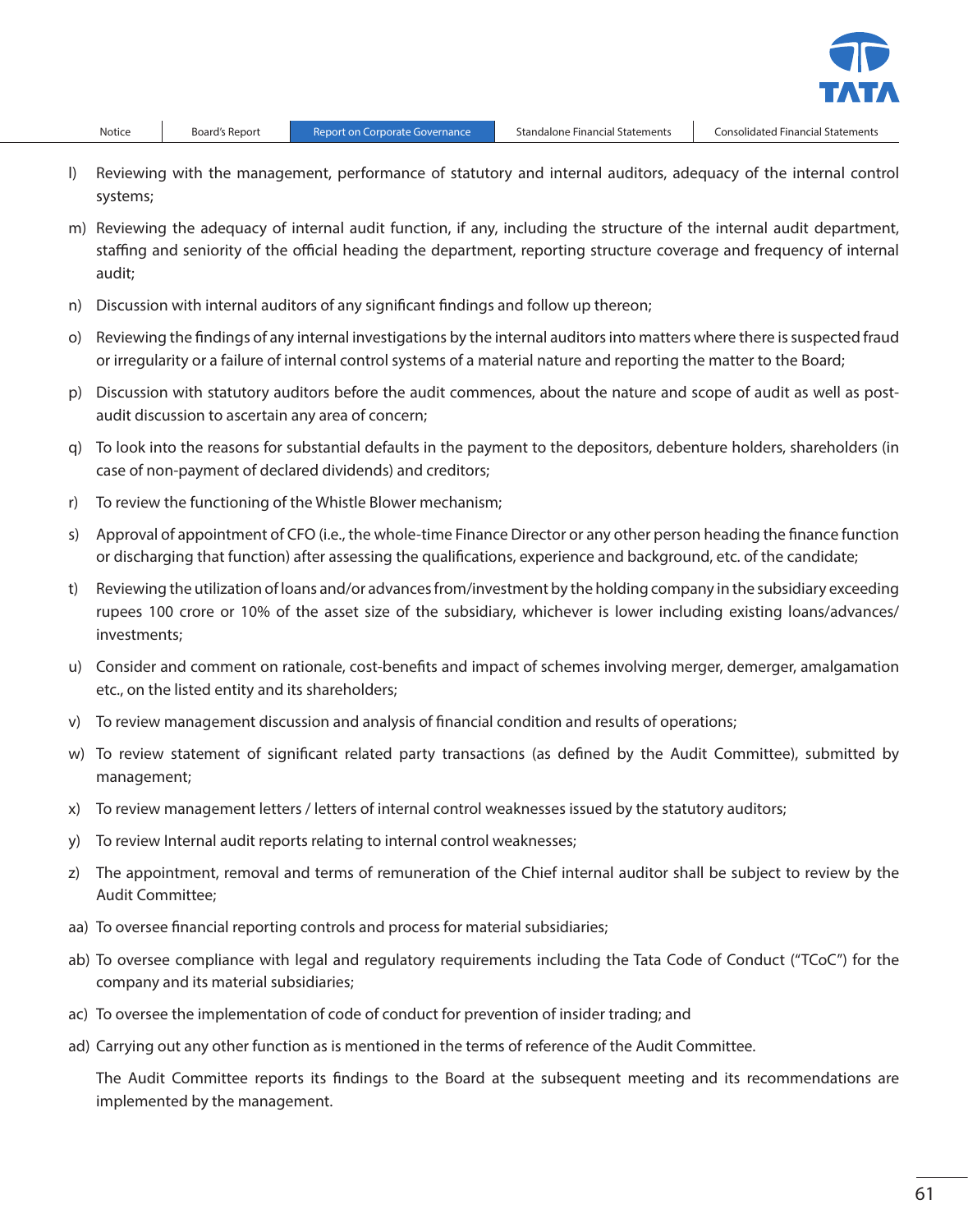### **Nomination and Remuneration Committee :**

The Nomination and Remuneration Committee has been constituted in compliance with Section 178 of Companies Act, 2013 and Regulation 19 of the SEBI Listing Regulations.

The Committee as on 31st March, 2022 comprises of three Directors viz. Mr. Rajiv Dube (Chairman), Mr. N. N. Tata, and Mrs. Farida Khambata.

During the year under review, Mr. F. N. Subedar stepped down as member of the Committee with effect from 21st December, 2021. Ms. V. Bhandarkar, Independent Director of the Company and Chairperson of the Nomination and Remuneration Committee ceased to be a Director with effect from 15th March, 2022. The Board has reconstituted the Committee by designating Mr. Rajiv Dube as Chairman and appointing Mrs. Farida Khambata as member of the Nomination and Remuneration Committee with effect from 29th March, 2022.

## **The terms of Reference of the Nomination & Remuneration Committee are as follows :**

- a) Recommend to the Board the setup and composition of the Board and its Committees. This shall include formulation of the criteria for determining qualifications, positive attributes and independence of a director. The committee will consider periodically reviewing the composition of the Board with the objective of achieving an optimum balance of size, skills, independence, knowledge, age, gender and experience; For every appointment of an Independent Director, the Nomination and Remuneration Committee shall evaluate the balance of skills, knowledge and experience on the Board and on the basis of such evaluation, prepare a description of the role and capabilities required of an Independent Director. The person recommended to the Board for appointment as an Independent Director shall have the capabilities identified in such description. For the purpose of identifying suitable candidates, the Committee may:
	- i. use the services of external agencies, if required;
	- ii. consider candidates from a wide range of backgrounds, having due regard to diversity; and
	- iii. consider the time commitments of the candidates
- b) Recommend to the Board the appointment or reappointment of Directors;
- c) Devising a policy on Board diversity;
- d) Recommend to the Board appointment of Key Managerial Personnel ("KMP") and executive team members of the Company (as defined by this committee);
- e) Support the Board and Independent Directors in evaluation of the performance of the Board, its Committees and individual Directors. This shall include formulation of criteria for evaluation of Independent Directors and the Board. Additionally, the Committee may also oversee the performance review process of the KMP and the executive team of the Company;
- f) Recommend to the Board the overall remuneration, payable to Directors, executive team/ KMP, senior management as well as the rest of the employees;
- g) On an annual basis, recommend to the Board the remuneration payable to Directors, executive team and senior management;
- h) Oversee familiarisation programmes for Directors;
- i) Oversee the HR philosophy, HR and People strategy and HR practices including those for leadership development, rewards and recognition, talent management and succession planning (specifically for Board, KMP and executive team);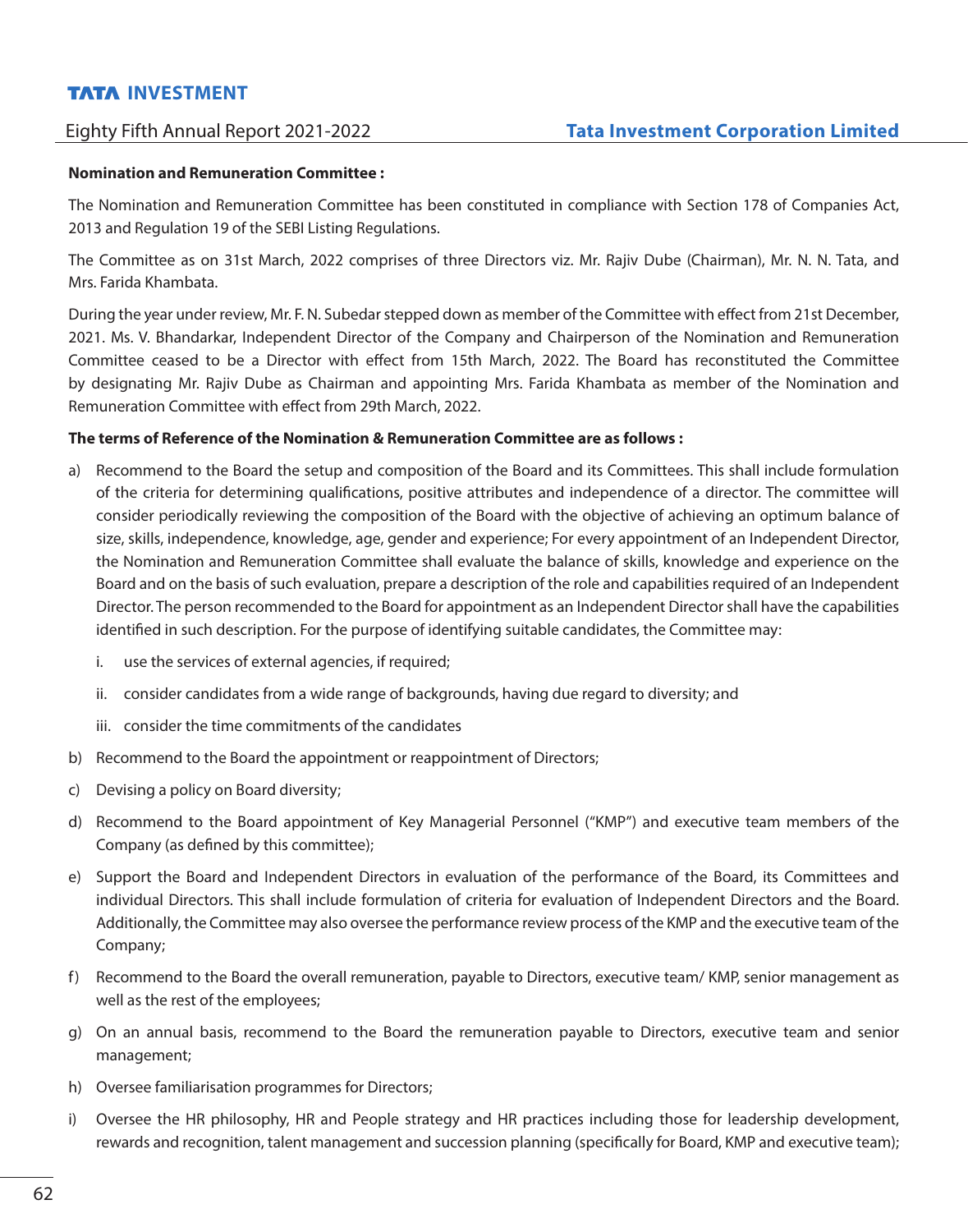

- j) Provide guidelines for remuneration of Directors on material subsidiaries, (if any); and
- k) Performing such other duties and responsibilities as may be consistent with the provisions of the Committee charter.

#### **Directors' Appointment and Remuneration Policy :**

The Company's philosophy for remuneration of Directors, Key Managerial Personnel and all other employees is based on the commitment of fostering a culture of leadership with trust. The Company has adopted a Policy for remuneration of Directors, Key Managerial Personnel and other employees, which is aligned to this philosophy. The key factors considered in formulating the Policy are as under:

- (a) the level and composition of remuneration is reasonable and sufficient to attract, retain and motivate Directors of the quality required to run the Company successfully;
- (b) relationship of remuneration to performance is clear and meets appropriate performance benchmarks; and
- (c) remuneration to Directors, Key Managerial Personnel and senior management involves a balance between fixed and incentive pay reflecting short and long-term performance objectives appropriate to the working of the Company and its goals.

### **Key principles governing this remuneration policy are as follows:**

#### **Remuneration for Independent Directors and Non-Independent Non-Executive Directors :**

- a) Independent Directors ("ID") and Non-Independent Non-Executive Directors ("NED") may be paid sitting fees (for attending the meetings of the Board and of committees of which they may be members) and commission within regulatory limits.
- b) Within the parameters prescribed by law, the payment of sitting fees and commission will be recommended by the Nomination and Remuneration Committee (NRC) and approved by the Board.
- c) Overall remuneration (sitting fees and commission) should be reasonable and sufficient to attract, retain and motivate Directors aligned to the requirements of the Company taking into consideration the challenges faced by the Company and its future growth imperatives.
- d) Overall remuneration should be reflective of size of the Company, complexity of the sector/ industry/ Company's operations and the Company's capacity to pay the remuneration.
- e) Overall remuneration practices should be consistent with recognized best practices.
- f) Quantum of sitting fees may be subject to review on a periodic basis, as required.
- g) The aggregate commission payable to all the NEDs and IDs will be recommended by the NRC to the Board based on Company performance, profits, return to investors, shareholder value creation and any other significant qualitative parameters as may be decided by the Board.
- h) The NRC will recommend to the Board the quantum of commission for each Director based upon the outcome of the evaluation process which is driven by various factors including attendance and time spent in the Board and Committee meetings, individual contributions at the meetings and contributions made by Directors other than in meetings.
- i) In addition to the sitting fees and commission, the Company may pay to any Director such fair and reasonable expenditure, as may have been incurred by the Director while performing his/ her role as a Director of the Company. This could include reasonable expenditure incurred by the Director for attending Board/ Board Committee meetings, General meetings, Court convened meetings, meetings with shareholders/ creditors/ management, site visits, induction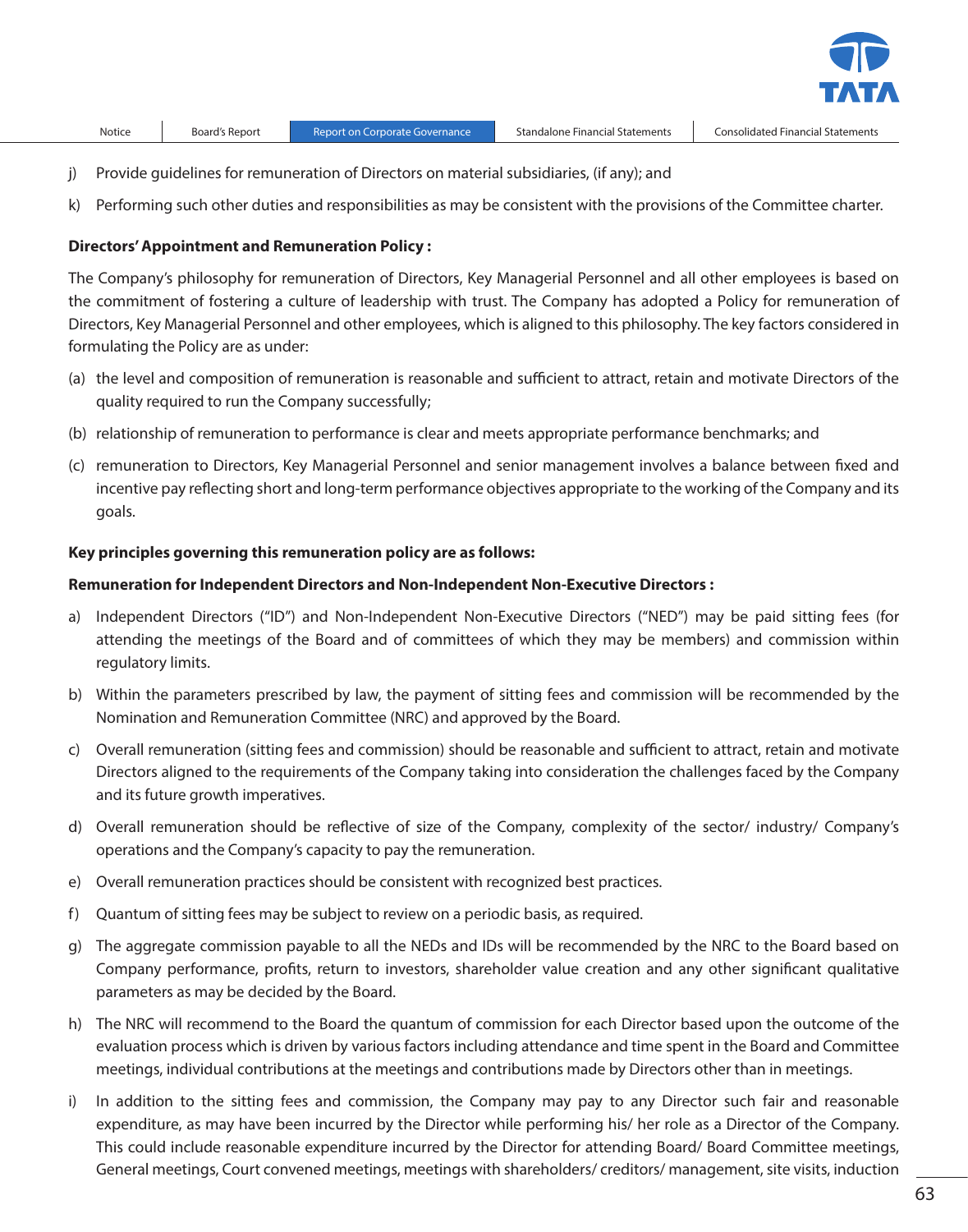and training (organized by the Company for Directors) and in obtaining professional advice from independent advisors in the furtherance of his/ her duties as a Director.

## **Remuneration for Managing Director ("MD")/ Executive Directors ("ED")/ KMP/ rest of the employees :**

- a) The extent of overall remuneration should be sufficient to attract and retain talented and qualified individuals suitable for every role. Hence remuneration should be market competitive, driven by the role played by the individual, reflective of size of the Company, complexity of the sector/ industry/ Company's operations and the Company's capacity to pay consistent with recognized best practices and aligned to any regulatory requirements.
- b) The remuneration mix for the MD/ EDs is as per the contract approved by the shareholders. In case of any change, the same would require the approval of the shareholders.
- c) Basic/ fixed salary is provided to all employees to ensure that there is a steady income in line with their skills and experience.
- d) In addition to the basic/ fixed salary, the Company provides employees with certain perquisites, allowances and benefits to enable a certain level of lifestyle and to offer scope for savings and tax optimization, where possible. The Company also provides all employees with a social security net (subject to limits) by covering medical expenses and hospitalization through re-imbursements or insurance cover and accidental death and dismemberment through personal accident insurance.
- e) The Company provides retirement benefits as applicable.
- f) In addition to the basic/ fixed salary, benefits, perquisites and allowances as provided above, the Company provides MD/ EDs such remuneration by way of commission, calculated with reference to the net profits of the Company in a particular financial year, as may be determined by the Board, subject to the overall ceilings stipulated in Section 197 of the Act. The specific amount payable to the MD/ EDs would be based on performance as evaluated by the Board or the NRC and approved by the Board.
- g) The Company provides the rest of the employees a performance linked bonus. The performance linked bonus would be driven by the outcome of the performance appraisal process and the performance of the Company.

 The Directors are paid sitting fees and commission in accordance with Section 197 and 198 of the Act. A total remuneration of ` 163.60 lacs was paid to the Non-Executive Directors during the year ended 31st March, 2022. The remuneration paid to each Non-Executive Director is given below:

| <b>Name of the Director</b> | <b>Sitting fees paid during</b><br>FY 2021-2022 | <b>Commission for FY 2021-2022</b><br>to be paid in FY 2022-2023 |
|-----------------------------|-------------------------------------------------|------------------------------------------------------------------|
| Mr. N. N. Tata              | 4.80                                            | $13.00\sim$                                                      |
| Mr. F. N. Subedar           | 6.00                                            | 26.00                                                            |
| Ms. V. Bhandarkar*          | 3.60                                            | 22.00                                                            |
| Mr. Suprakash Mukhopadhyay@ | 3.60                                            |                                                                  |
| Mr. A. Sen                  | 4.60                                            | 23.00                                                            |
| Mr. V. Chandrasekaran       | 4.00                                            | 21.00                                                            |
| Mr. R. Dube                 | 5.20                                            | 21.00                                                            |
| Mrs. F. Khambata\$          | 0.80                                            | 5.00                                                             |
| <b>TOTAL</b>                | 32.60                                           | 131.00                                                           |

 $(\bar{\tau}$  in lacs)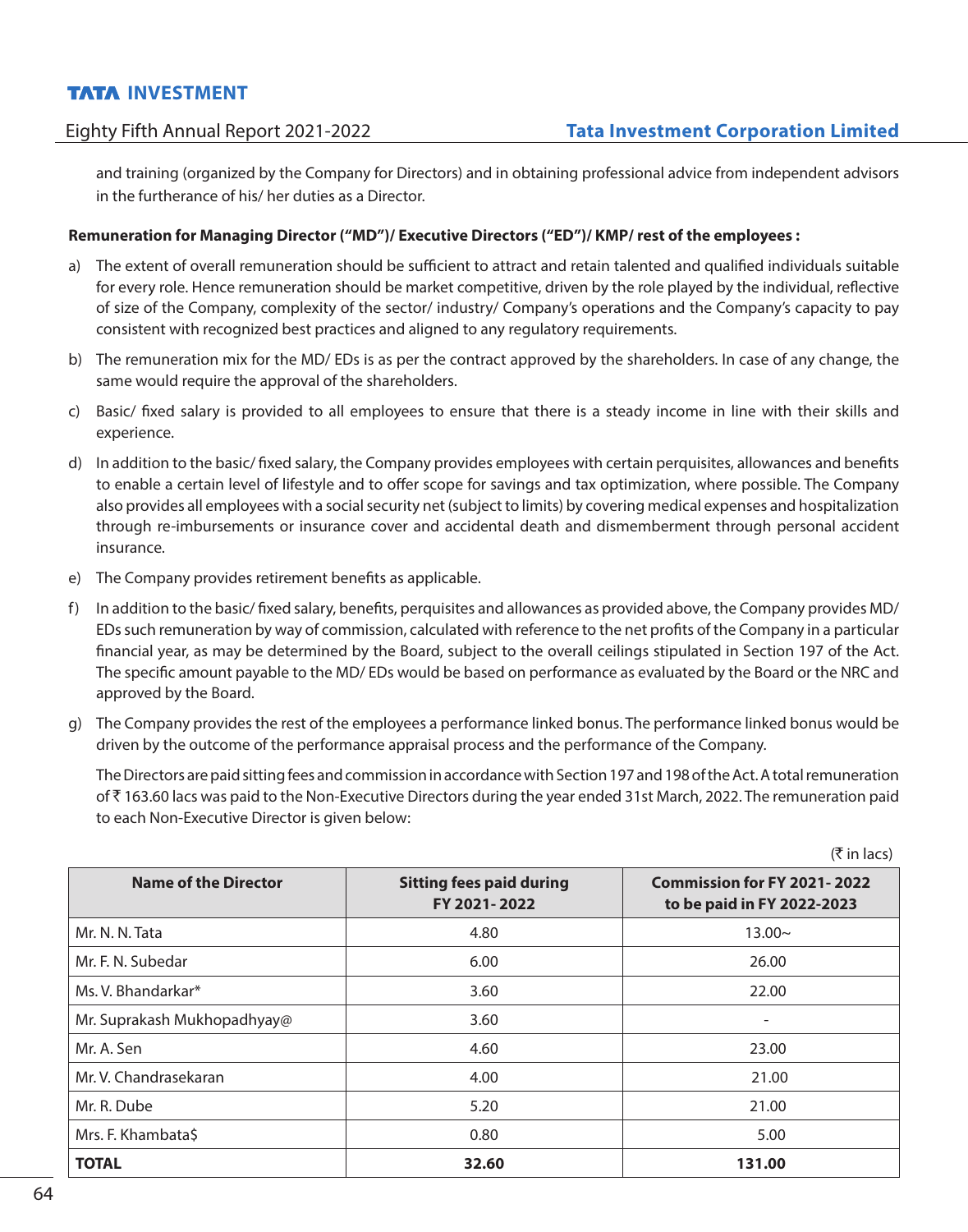

*~ For part of the year.*

*@ In line with the internal guidelines of the Company, no payment is made towards commission to the Non-Executive Directors of the Company, who are in full time employment with any other Tata Company.*

*\* Ms. V. Bhandarkar ceased to be Independent Director of the Company with effect from 15th March, 2022 on stepping down from Board of Directors.*

*\$ Mrs. F. Khambata has been appointed as an Independent Director of the Company with effect from 19th January, 2022.*

The commission to the Non-Executive Directors is based on the net profits of the Company for the year, the number of meetings of the Board and/or Committees attended by the Directors and their contribution to the Company in terms of deliberations at the Board/Committee Meetings as well as in the over-all functioning of the Company. The Company does not have a scheme for grant of stock-options to the Executive Director, Non-Executive Directors or Employees of the Company.

The Company pays remuneration by way of salary, perquisites and allowances (fixed component) and commission (variable component) to its Executive Director. Salary and perquisites are paid within the range approved by the shareholders. Commission payable to the Executive Director is determined with reference to performance of the individual during the preceding year and to the net profits of the Company for the year and is determined by the Board of Directors at the end of the financial year along with annual incremental effective 1st April for the next year based on the recommendation of the Nomination and Remuneration Committee within the limits fixed by the shareholders and subject to over-all ceilings stipulated in Section 197 and 198 of the Act. The specific amount sanctioned to the Executive Director is payable after the Annual Accounts have been approved by the Board of Directors. The remuneration paid to the Executive Director during the year 2021 - 2022 is given below :-

 $($ ₹ in lacs)

| <b>Name</b>     | <b>Salary</b> | <b>Perquisites</b>       | <b>Provident Fund</b> | <b>Performance Bonus</b><br>for 2020-2021 paid<br>in 2021-2022 |
|-----------------|---------------|--------------------------|-----------------------|----------------------------------------------------------------|
| Mr. A. N. Dalal | 317.04        | $\overline{\phantom{0}}$ | 12.33                 | 178.00                                                         |

### **Stakeholders' Relationship Committee :**

In compliance with Section 178 of Act and Regulation 20 of the Listing Regulations, the Stakeholders' Relationship Committee has been constituted.

The Committee as on 31st March, 2022 comprises of three Directors viz. Mr. F. N. Subedar (Chairman), Mr. A. N. Dalal and Mr. V. Chandrasekaran.

During the year under review, Ms. V. Bhandarkar, Independent Director of the Company and Member of the Stakeholders' Relationship Committee ceased to be a Director with effect from 15th March, 2022. The Board has reconstituted the Committee by appointing Mr. V. Chandrasekaran as member of the Stakeholders' Relationship Committee with effect from 29th March, 2022.

### **Terms of reference of Stakeholders' Relationship Committee are as follows :**

1. Resolving the grievances of security holders of the Company including complaints related to transfer/transmission of shares, non-receipt of annual report, non-receipt of declared dividends, issue of new/duplicate certificate, general meetings etc.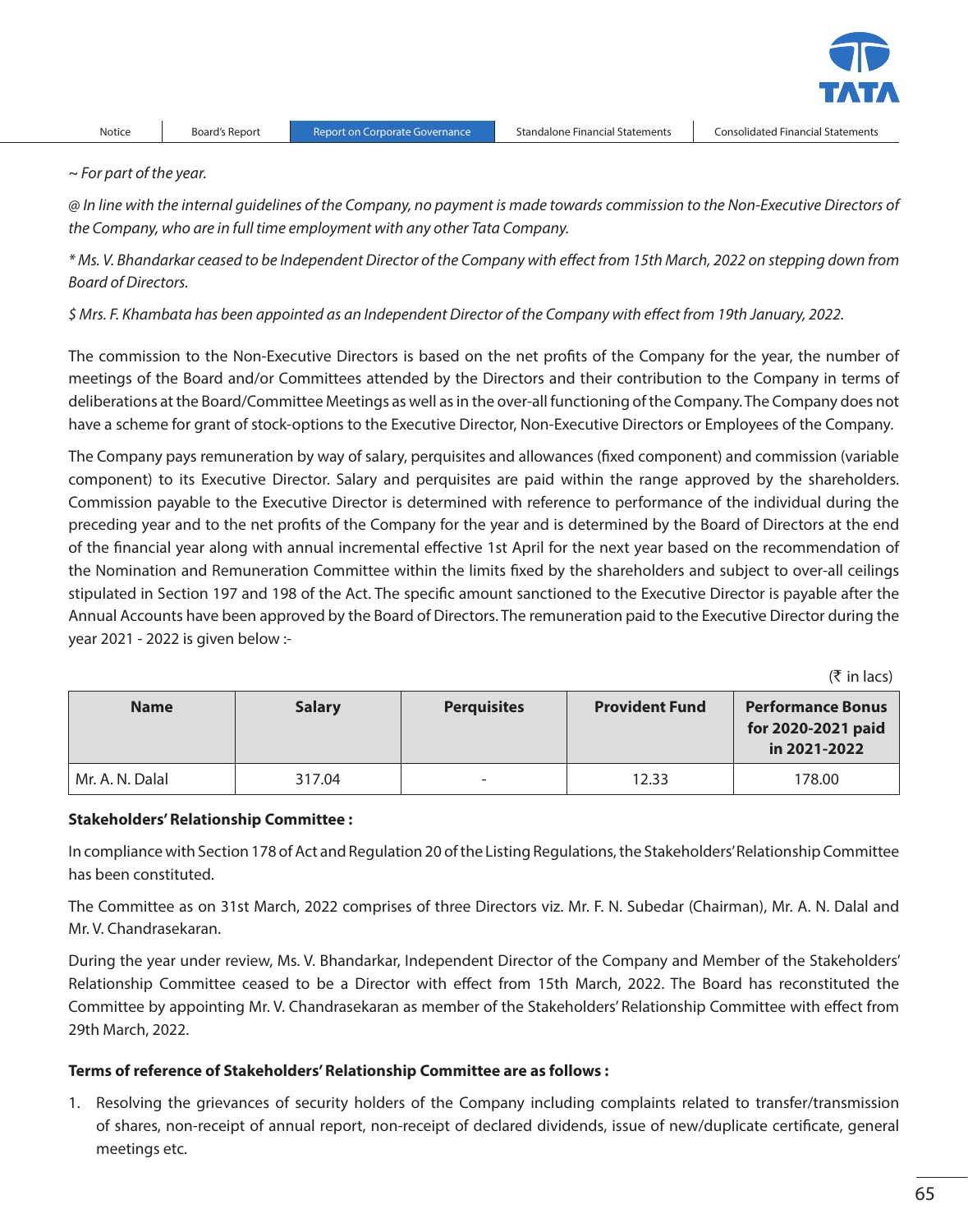# Eighty Fifth Annual Report 2021-2022 **Tata Investment Corporation Limited**

- 2. Review of measures taken for effective exercise of voting rights by shareholders
- 3. Review of adherence to service standards adopted by the Company in respect of various services being rendered by Share Transfer Agent.
- 4. Review of various measures and initiatives taken by the Company for reducing quantum of unclaimed dividends and ensuring timely receipt of dividend warrants/annual reports/statutory notices by the shareholders of the company.

The Committee approves / monitors transfers, transmissions, consolidation, issue of duplicate certificate, monitors the shareholding pattern as well as the redressal of complaints of shareholders by the Registrars, oversees overall improvement of the quality of Investor services, performance of Registrar and Transfer Agents, oversees compliance relating to dividend payment, transfer of unclaimed amount of dividend and shares to IEPF Authority where dividend is outstanding for seven consecutive years, implementation of the Code of Conduct for Prevention of Insider Trading. Mr. Manoj Kumar C V, Chief Financial Officer & Company Secretary is also the Compliance Officer.

The Registrars had received correspondence from 467 shareholders in the aggregate on various matters during the year. There were 42 queries regarding dividend warrants including changes on live warrants or issue of fresh cheques against time barred instruments, 361 requests for registration of change of address, Bank details, ECS, nomination, document registration, transmission of shares, loss of securities etc. and 64 correspondence for other miscellaneous matters. There were 2 complaints reported which was resolved during the year. There was no complaint pending as on 31st March, 2022.

## **Investment Committee :**

The Investment Committee as on 31st March, 2022, comprises of Mr. N. N. Tata (Chairman), Mr. F. N. Subedar, Mr. Suprakash Mukhopadhyay and Mr. V. Chandrasekaran.

The investment policy and specific recommendations form an important part of the discussions at the Investment Committee meetings. Specific investment decisions, based on detailed analysis and recommendations of the executives, are taken by Investment Committee circulars with full disclosure and subsequent review at Board / Committee Meetings.

# **Asset Liability, Risk Management & IT Strategy/Steering Committee :**

In accordance with the Reserve Bank of India guidelines and Listing Regulations, an Asset Liability, Risk Management and IT Strategy/Steering Committee of the Board has been constituted for implementation of the Asset Liability Management system and to review its functions periodically. The Committee also reviews the Risk Management Policy of the Company from time to time. As on 31st March, 2022, the Committee comprises Mr. A. Sen (Chairman), Mr. A. N. Dalal and Mr. Suprakash Mukhopadhyay.

Ms. V. Bhandarkar, Independent Director of the Company and Member of the Asset Liability, Risk Management and IT Strategy/Steering Committee ceased to be a Director with effect from 15th March, 2022 and the Board has reconstituted the Committee by inducting Mr. Suprakash Mukhopadhyay as Member of the Asset Liability, Risk Management and IT Strategy/ Steering Committee with effect from 29th March, 2022.

## **The terms of reference of the Asset Liability, Risk Management & IT Strategy/Steering Committee are as follows:**

- 1. Formulate a detailed risk management policy which shall include:
	- a) A frame work for identification of internal and external risks faced by the Company, in particular including financial, operational, sectoral, sustainability (particularly, ESG related risks), information, cyber security risks or any other risk as may be determined by the Committee;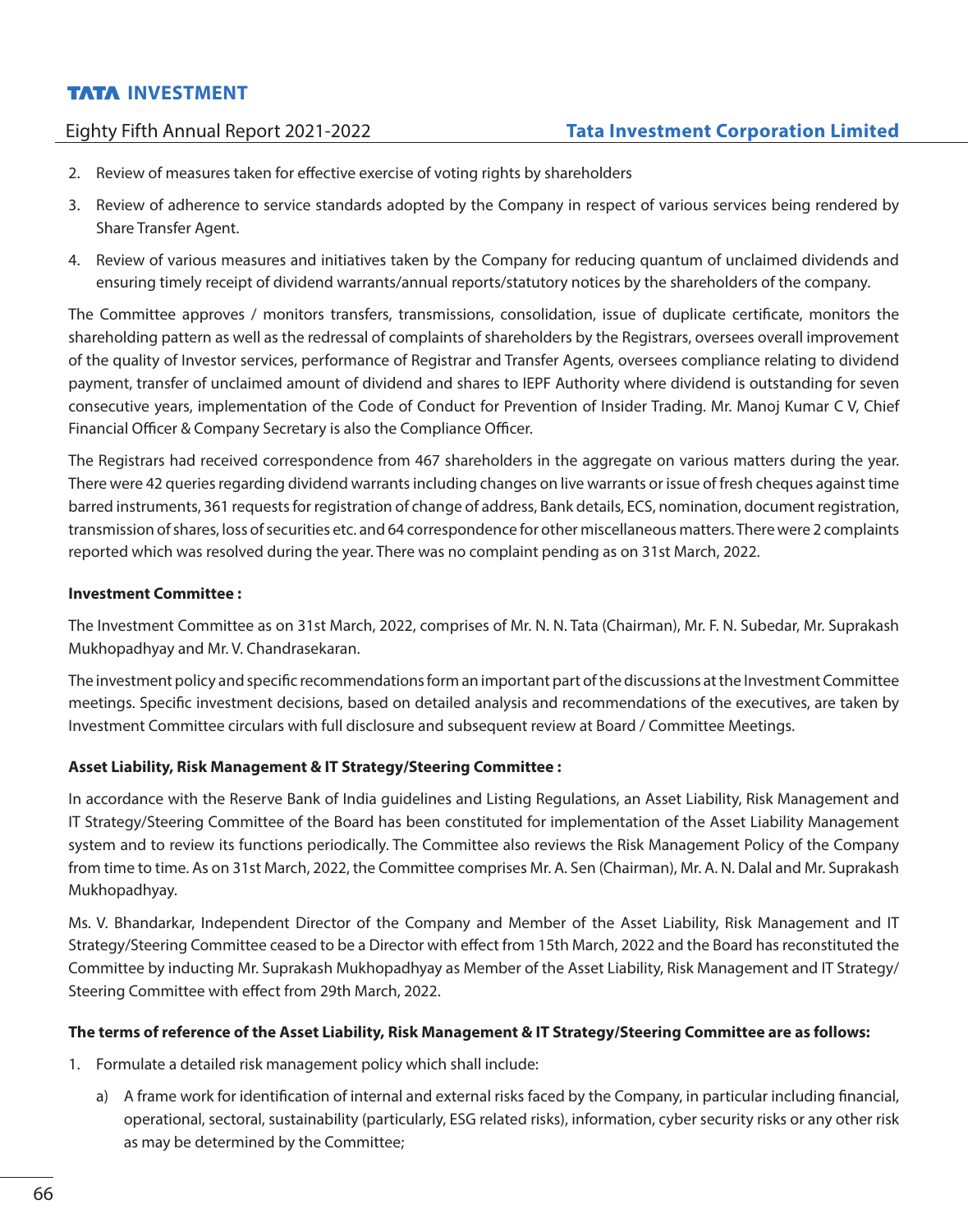- b) Measures for risk mitigation including systems and process for internal control of identified risks and
- c) Business continuity plan;
- 2. Ensure that appropriate methodology, processes and systems are in place to monitor and evaluate risks associated with the business of the Company;
- 3. Monitor and oversee implementation of the risk management policy, including evaluating the adequacy of risk management systems;
- 4. Periodically review risk management policy, at least once in two years, including by considering the changing industry dynamics and evolving complexity;
- 5. Keep the board of directors informed about the nature and content of its discussions, recommendations and actions to be taken;
- 6. The appointment, removal and terms of remuneration of the Chief Risk Officer (if any) shall be subject to review by the Risk Management Committee;
- 7. Overseeing Asset Liability and IT Steering/Strategy in terms of RBI Regulations.

#### **Corporate Social Responsibility Committee :**

The Corporate Social Responsibility (CSR) Committee comprising of Mr. F. N. Subedar (Chairman), Mr. A. N. Dalal, Mr. S. Mukhopadhyay and Mr. V. Chandrasekaran, has been constituted under Section 135 of the Act.

#### **The terms of reference of Corporate Social Responsibility Committee are as follows :**

- a) Formulate and recommend to the Board, a CSR Policy indicating the activity or activities to be undertaken by the Company in areas or subject as specified in Schedule VII of the Act ;
- b) Recommend the amount to be spent on the CSR activities ;
- c) Monitor the Company's CSR policy periodically ;
- d) Attend to such other matters and functions as may be prescribed from time to time.

The Board has adopted the CSR Policy as formulated and recommended by the Committee. The same is displayed on the website of the Company https://tatainvestment.com/wp-content/uploads/2022/03/TICL-CSR-Policy.pdf . An Annual Report on CSR activities for the year 2021-22 forms a part of the Board's Report.

#### **Independent Directors Meeting :**

In terms of Section 149 of the Act and Regulation 25(3) of the Listing Regulations, a separate meeting of the Independent Directors was held, *inter alia,* to discuss:

- a) Evaluation of the Performance of Non-Independent Directors and the Board of Directors as a whole;
- b) Evaluation of the performance of the Chairman of the Company, taking into account the views of the Executive and Non-Executive Directors; and
- c) Evaluation of the quality, content and timeliness of flow on information between the Management and the Board that is necessary for the Board to effectively and reasonably perform its duties.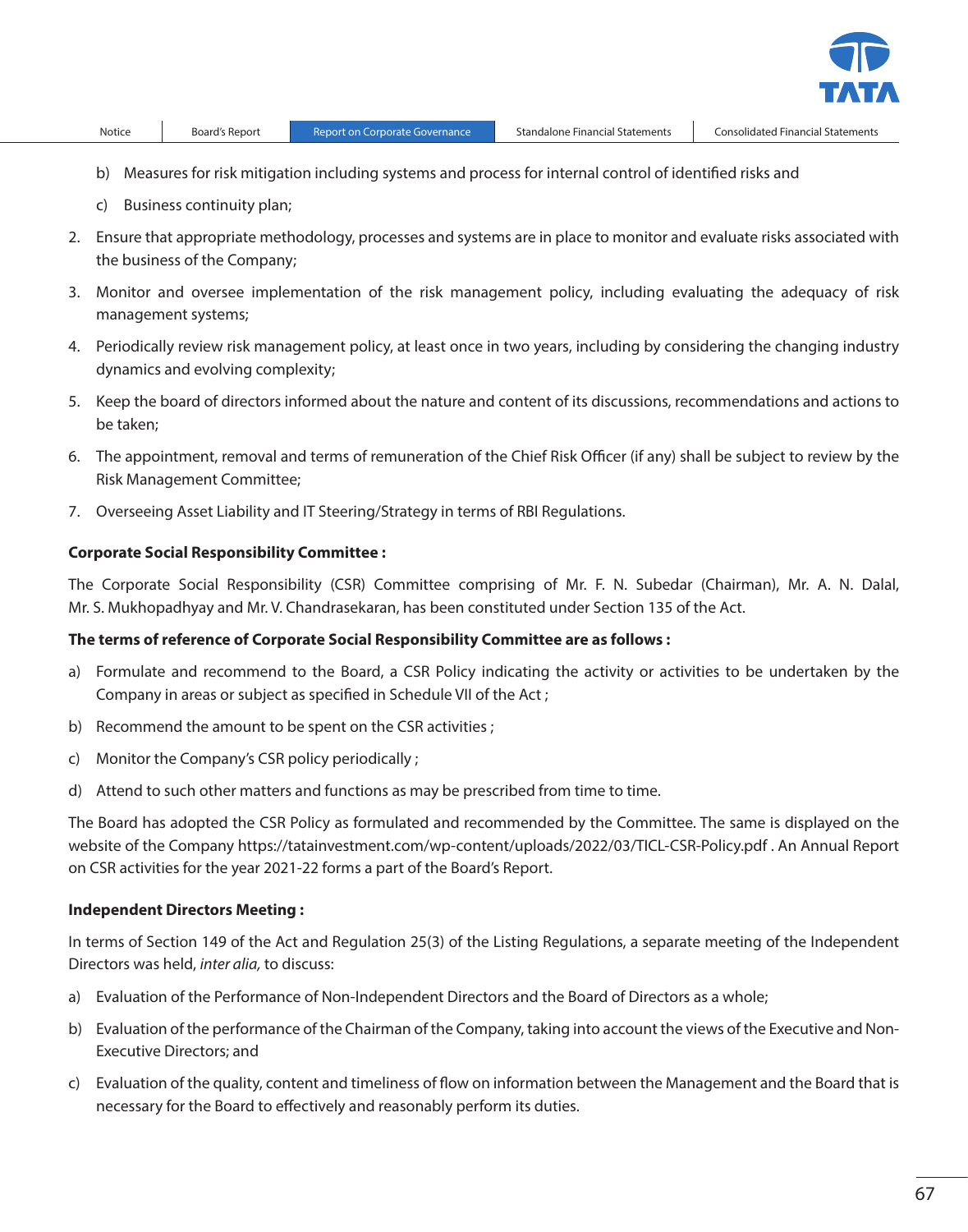All Independent Directors were present at the Meeting.

## **Board and Director Evaluation and criteria for evaluation :**

Pursuant to the provisions of the Act and Listing Regulations, the Board has carried out the annual performance evaluation of its own performance, the Directors individually as well as the evaluation of the working of its Committees.

The Nomination and Remuneration Committee has defined the evaluation criteria, procedure and time schedule for performance evaluation process for the Board, its Committees and Directors, including Chairman of the Company. The criteria laid down by the Committee are:

## **A. Criteria for Board Evaluation :**

- i. Structure of the Board
- ii. Meetings of the Board
- iii. Functions of the Board
- iv. Strategy and performance evaluation
- v. Governance and compliance
- vi. Evaluation of Risks
- vii. Grievance redressal
- viii. Stakeholder value
- ix. Board and management

## **B. Criteria for Evaluation of independent and non-independent Directors :**

- i. Attendance.
- ii. Contribution at Board Meetings.
- iii. Guidance/ support to management outside Board/ Committee Meetings.
- iv. For the Chairman of the Board, additional criteria include providing effective leadership to the Board; setting an effective strategic agenda of the Board; encouraging active engagement by all the members of the Board, promoting effective relationships and open communication; communicating effectively with all stakeholders and enabling meaningful relationships; and motivating and providing guidance to the Managing Director & CEO.

## **C. Criteria for Evaluation of Board Committees :**

- i. Degree of fulfilment of key responsibilities.
- ii. Adequacy of Board Committee composition.
- iii. Effectiveness of meetings.
- iv. Committee dynamics.
- v. Quality of relationship of the Committee with the Board and the management.

### **Familiarisation Programme :**

The Company has Familiarisation Programme for the Independent Directors with respect to the Company, their roles,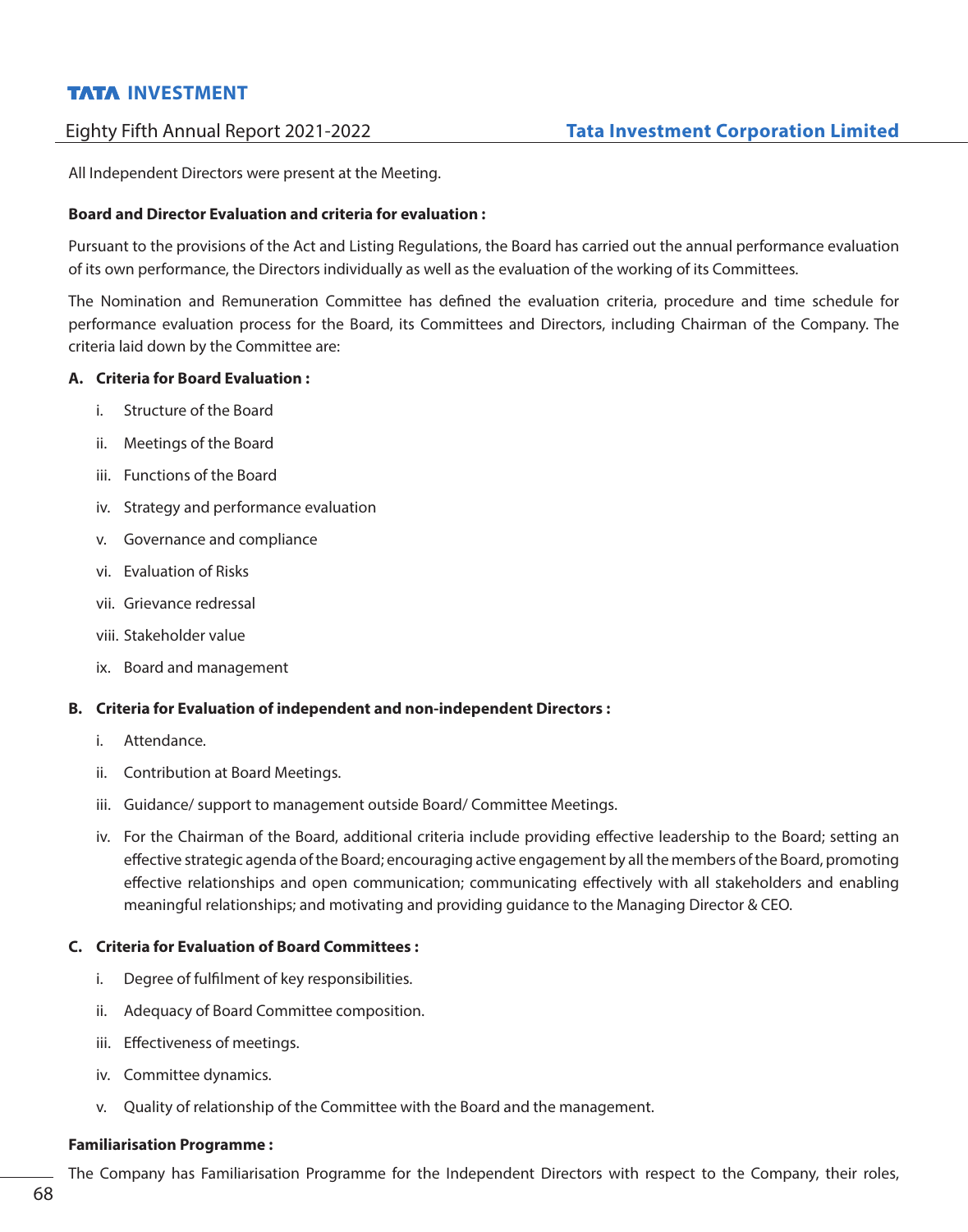rights, responsibilities and details of such Familiarisation Programme is available in the Company's website at: https:// tatainvestment.com/wp-content/uploads/2022/04/TICL-Familiarisation of Independent Directors.pdf.

#### **Subsidiary Company :**

The Company has an unlisted subsidiary which is a material subsidiary. The Audit Committee reviews the investments made by the unlisted subsidiary company. The minutes of the board meetings are periodically placed before the Board of Directors of the Company. The Company has framed Policy for determining the Material Subsidiary and which is available at the Company's website at: https://tatainvestment.com/images/Policy%20on%20Material%20Subsidiaries.pdf

#### **General Body Meetings :**

The Annual General Meeting of the Company will be held on 27th June, 2022 at 4.00 p.m. (IST) through Video Conferencing ("VC") / Other Audio Visual Means ("OAVM").

No extraordinary general meeting of the members was held during FY 2021-2022.

Details relating to the last three Annual General Meetings of the Company and Special Resolutions passed thereat are given below:

| Year    | <b>Location</b>                                                                                                                              | <b>Date</b>     | Time (IST) | <b>Number</b><br>of Special<br><b>Resolutions</b><br>approved at the<br><b>AGM</b> | <b>Details of Special</b><br>resolution                                                     |
|---------|----------------------------------------------------------------------------------------------------------------------------------------------|-----------------|------------|------------------------------------------------------------------------------------|---------------------------------------------------------------------------------------------|
| 2020-21 | Meeting<br>conducted<br>through VC /<br>OAVM pursuant to<br>the MCA Circular                                                                 | 5th July, 2021  | 11.00 a.m. |                                                                                    | Appointment of<br>Mr. Rajiv Dube<br>(DIN: 00021796) as<br>an Independent<br><b>Director</b> |
| 2019-20 | Meeting<br>conducted<br>through VC /<br>OAVM pursuant to<br>the MCA Circular                                                                 | 16th July, 2020 | 11.00 a.m. |                                                                                    |                                                                                             |
| 2018-19 | Walchand<br>Hirachand Hall,<br>4th Floor, Indian<br>Merchants'<br>Chamber (IMC),<br>IMC Building, IMC<br>Marg, Churchgate,<br>Mumbai 400 020 | 30th July, 2019 | 10.30 a.m. | 1                                                                                  | Re-appointment<br>of Mr. Z. Dubash,<br>as Independent<br>Director of the<br>Company         |

Details of special resolutions passed through postal ballot, the persons who conducted the postal ballot exercise, details of the voting pattern and procedure of postal ballot:

The Company had sought the approval of the shareholders (i) by way of a Special Resolution through Notice of postal ballot dated 9th November, 2021 for Change in place of keeping Registers and Records and (ii) by way of a Special Resolution through Notice of postal ballot dated 21st February, 2022 for appointment of Mrs. Farida Khambata (DIN 06954123) as an Independent Director, which have been duly passed and the results of which were announced on 4th January, 2022 and 31st March, 2022 respectively. Mr. P. N. Parikh (Membership No. FCS 327) or failing him Mr. Mitesh Dhabliwala (Membership No.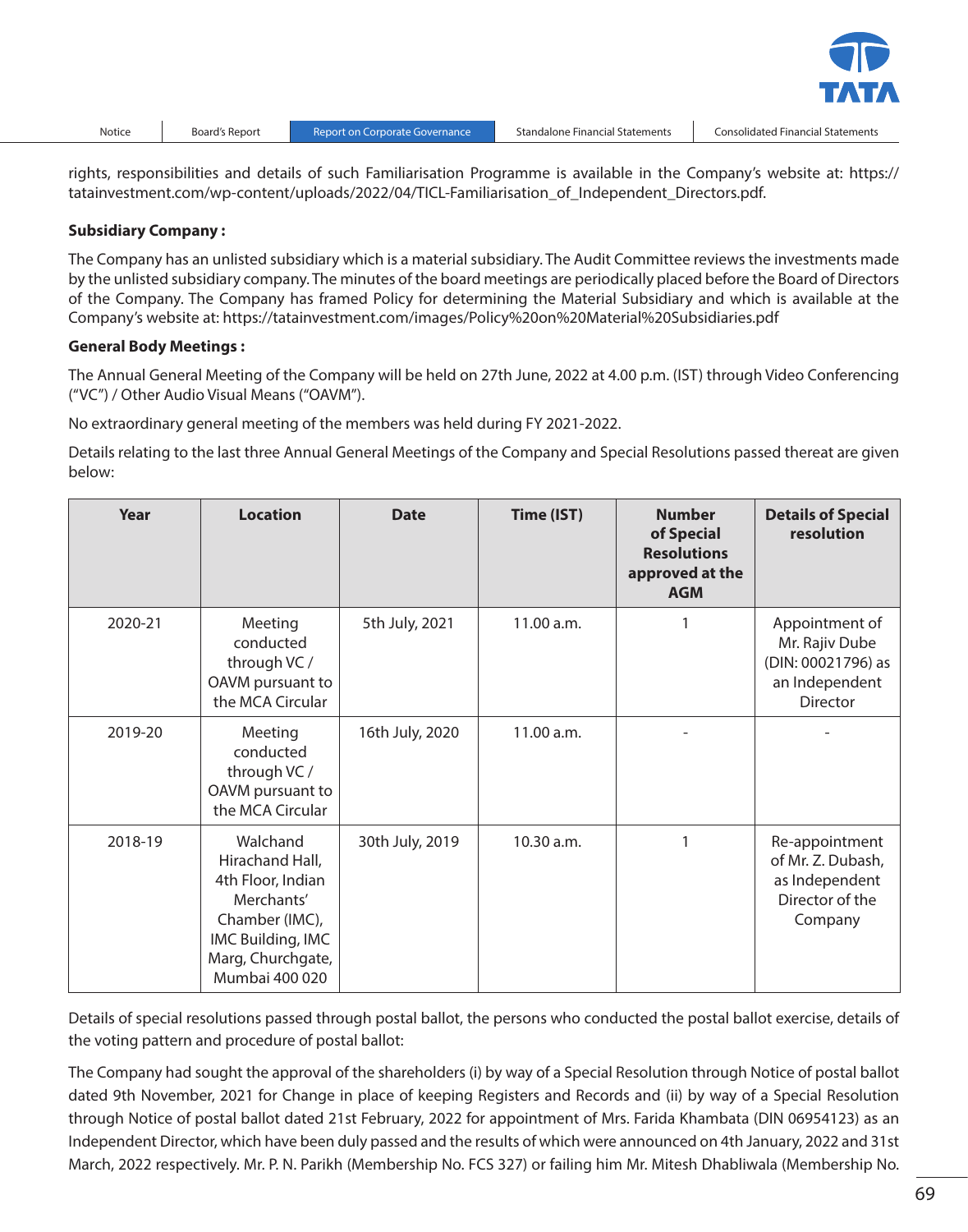# Eighty Fifth Annual Report 2021-2022 **Tata Investment Corporation Limited**

FCS 8331) or failing him, Ms. Sarvari Shah (Membership No. FCS 9697), of Parikh & Associates, Practicing Company Secretaries, were appointed as the Scrutinizer to conduct the Postal Ballots and e-Voting process in a fair and transparent manner. The voting pattern on these Resolutions is given below:

| <b>Description</b>                                                                                        |                                                                                                                                           | <b>Votes in favour of the resolution</b>                   |                                                            |                                                                                                                                           | <b>Votes against the resolution</b>                        | <b>Invalid Votes</b>                                       |                                                                                    |                                                                   |
|-----------------------------------------------------------------------------------------------------------|-------------------------------------------------------------------------------------------------------------------------------------------|------------------------------------------------------------|------------------------------------------------------------|-------------------------------------------------------------------------------------------------------------------------------------------|------------------------------------------------------------|------------------------------------------------------------|------------------------------------------------------------------------------------|-------------------------------------------------------------------|
| of the<br><b>Resolution</b>                                                                               | <b>Number of</b><br>members<br>voted<br>through<br>electronic<br>voting<br>system and<br>through<br><b>Physical</b><br><b>ballot</b> form | <b>Number</b><br>of valid<br><b>Votes cast</b><br>(Shares) | Percentage<br>of total<br>number of<br>valid votes<br>cast | <b>Number of</b><br>members<br>voted<br>through<br>electronic<br>voting<br>system and<br>through<br><b>Physical</b><br><b>ballot</b> form | <b>Number</b><br>of valid<br><b>Votes cast</b><br>(Shares) | Percentage<br>of total<br>number of<br>valid votes<br>cast | <b>Total</b><br>number of<br>members<br>whose<br>votes were<br>declared<br>invalid | <b>Total</b><br>number<br>of invalid<br>votes<br>cast<br>(Shares) |
| Change in<br>place of<br>keeping<br>Registers and<br>Records                                              | 480                                                                                                                                       | 37,785,193                                                 | 99.99                                                      | 17                                                                                                                                        | 1,330                                                      | 0.01                                                       |                                                                                    |                                                                   |
| Appointment<br>of Mrs. Farida<br>Khambata<br>(DIN<br>06954123)<br>as an<br>Independent<br><b>Director</b> | 642                                                                                                                                       | 37,935,583                                                 | 99.99                                                      | 33                                                                                                                                        | 1,497                                                      | 0.01                                                       |                                                                                    |                                                                   |

Procedure for postal ballot: The postal ballot was carried out as per the provisions of Sections 108 and 110 and other applicable provisions of the Act, read with the Rules framed thereunder and read with the General Circular nos. 14/2020, 17/2020, 02/2021 and 21/2021 dated 8th April, 2020, 13th April, 2020, 13th January, 2021 and 14th December, 2021 respectively issued by the Ministry of Corporate Affairs.

Details of special resolution proposed to be conducted through postal ballot: None of the businesses proposed to be transacted at the ensuing AGM requires passing of a special resolution through postal ballot.

A certificate has been received from Parikh and Associates, Practicing Company Secretaries, that none of the Directors on the Board of the Company has been debarred or disqualified from being appointed or continuing as directors of companies by the Securities and Exchange Board of India, Ministry of Corporate Affairs or any such statutory authority.

## **Disclosures :**

i) There are no materially significant related party transactions of the Company which have potential conflict with the interests of the Company at large. The Company has formulated a Related Party Transactions Policy and the same is displayed on the Company's website at: https://tatainvestment.com/images/Policy%20on%20Related%20Party%20 Transactions.pdf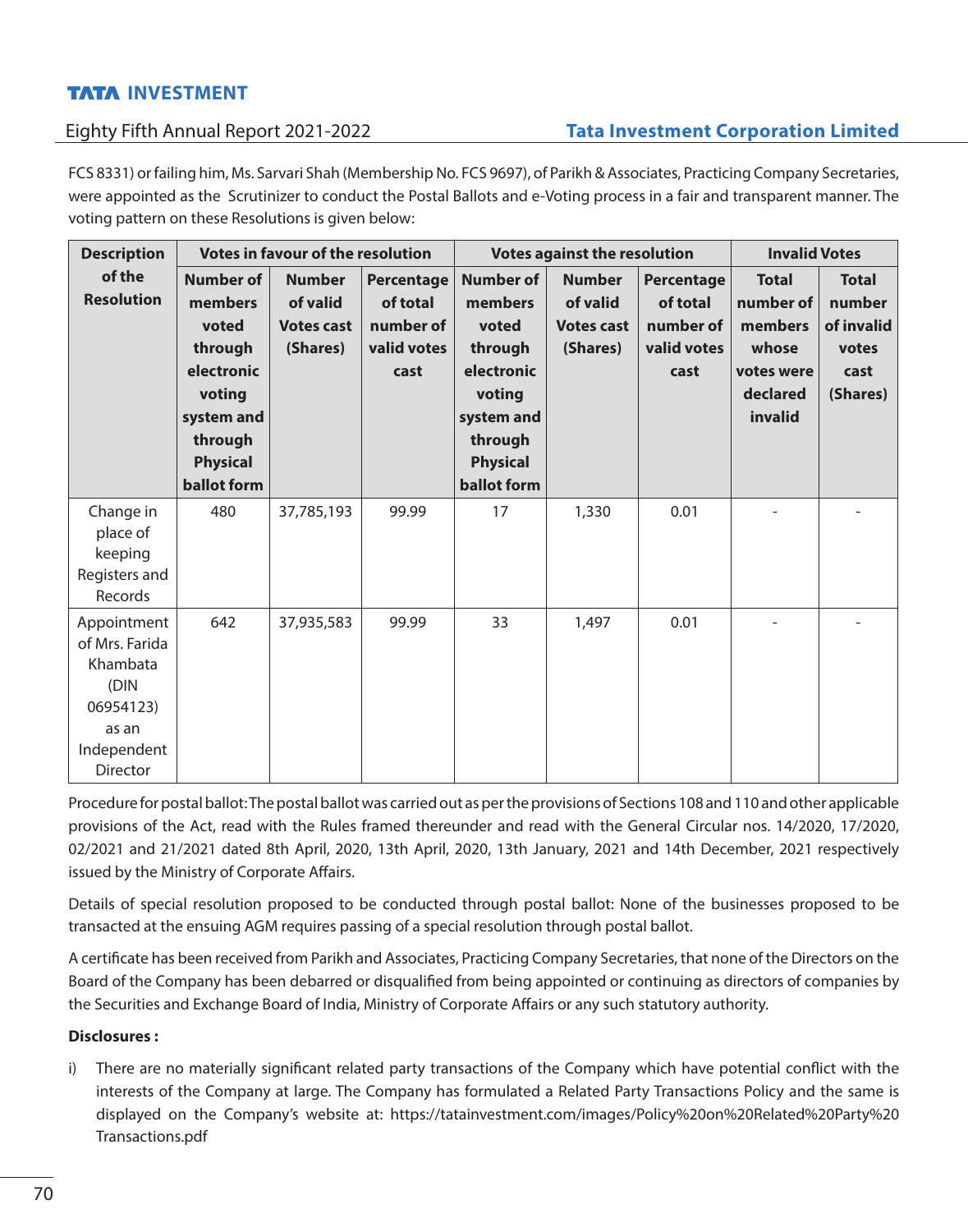

- ii) The particulars of transactions between the Company and its related parties are in accordance with Ind AS 24 & set out in Note No.15 to the Accounts. These transactions are in the ordinary course and are not likely to have any conflict with the interest of the Company.
- iii) There were no pecuniary relationships or transactions of the non-executive directors vis-à-vis the Company, other than payment of Board fees/commission and investments (if any) in shares / securities of the Company.
- iv) There were no material transactions of the Company with its promoters, directors, management or their relatives that may have potential conflict with the interest of the Company at large.
- v) There were no penalties or strictures imposed on the Company by the Stock Exchanges or SEBI or any statutory authority on any matter related to capital markets at any time during the last 3 years.
- vi) The Company has complied with all the mandatory and non-mandatory requirements of the Listing Regulations relating to Corporate Governance and also complied with Clauses (b) to (i) of Regulation 46 (2) relating to the dissemination of information on the website of the Company. The status of compliance with the non-mandatory requirements listed in Part E of Schedule II of the Listing Regulations, is as under:
	- The Non-Executive Chairman maintains a separate office, for which the Company is not required to reimburse expenses.
	- • The financial statements of the Company are with unmodified audit opinion.
	- • The Internal Auditor reports to the Audit Committee.
- vii) The Company does not have any commodity price risk, foreign exchange risk and hedging activities.
- viii) An amount of ₹ 33.13 lakh was paid by the Company and its on a consolidated basis, to the Statutory Auditors and all the entities in the network firm/network entity of which the Statutory Auditor is a part, for all the services rendered in financial year 2021-22.
- ix) The Company has not received any complaint of sexual harassment during the financial year 2021-22.

### **CEO/CFO Certification:**

The Executive Director and the Chief Financial Officer & Company Secretary have certified to the Board that:

- (a) They have reviewed the financial statements and the cash flow statement for the year and that to the best of their knowledge and belief:
	- (i) these statements do not contain any materially untrue statement or omit any material fact or contain statements that might be misleading;
	- (ii) these statements together present a true and fair view of the Company's affairs as on 31st March, 2022 and are in compliance with the existing Ind AS, applicable laws and regulations.
- (b) There are, to the best of their knowledge and belief, no transactions entered into by the Company during the year which are fraudulent, illegal or violative of the Company's Code of Conduct.
- (c) They accept responsibility for establishing and maintaining internal controls for financial reporting and that they have evaluated the effectiveness of the internal control systems of the Company and have reported to the auditors and the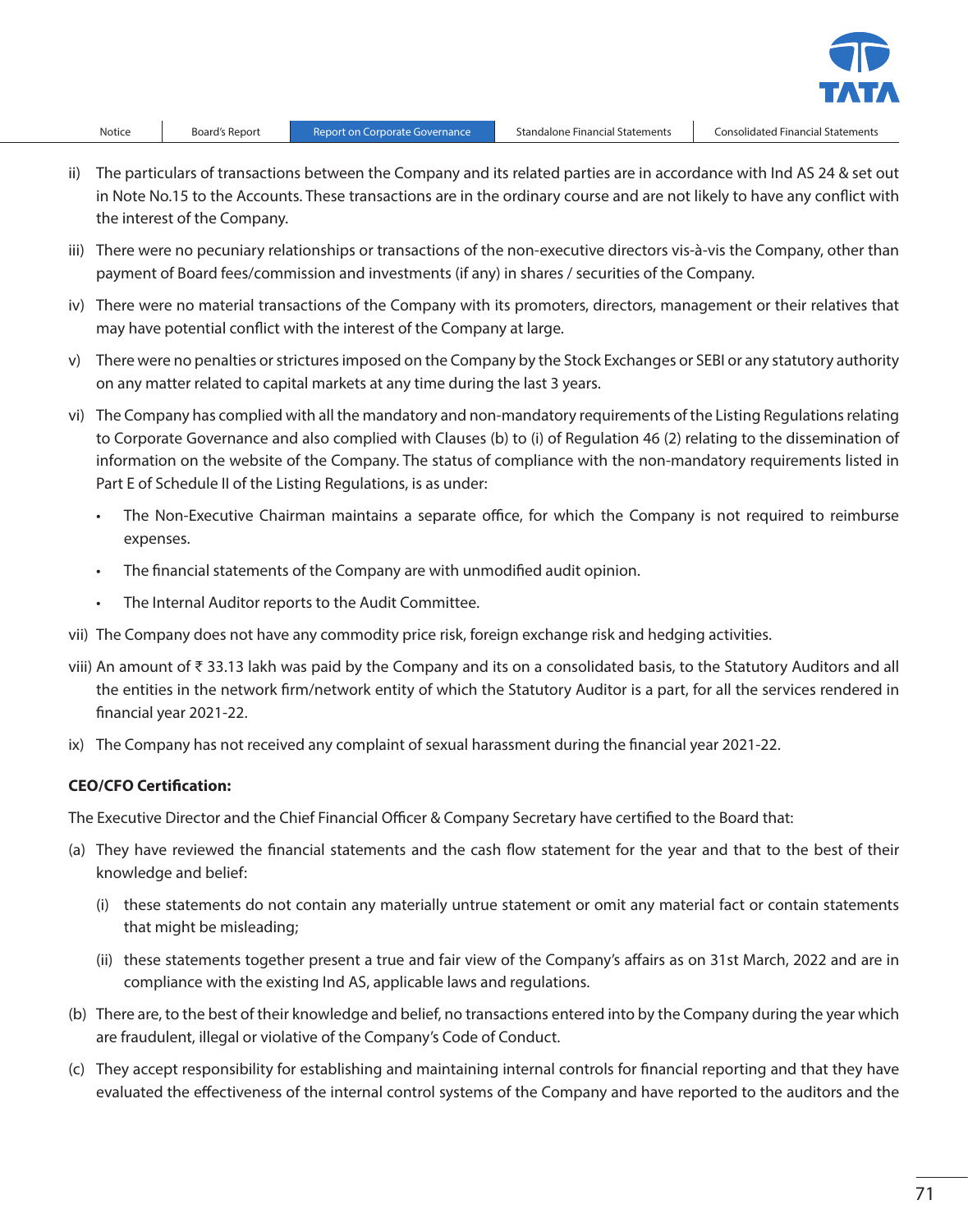Audit Committee that they are not aware of any deficiencies in the design or operation of internal controls. In the event such deficiencies do arise, the same shall be reported to the auditors and the Audit Committee forthwith.

- (d) They have indicated to the auditors and the Audit Committee that there have been
	- (i) no changes in internal control during the year;
	- (ii) no changes in accounting policies during the year, other than those mentioned in the Notes to the Financial Statements,
	- (iii) no instances of fraud of which they have become aware and / or the involvement therein of any of the management or any employee of the Company.

## **Code of Conduct :**

The Company has adopted the Tata Code of Conduct for all employees of the Company, including the Executive Director. The Board has also approved a Code of Conduct for the Non-Executive Directors of the Company, which incorporates the duties of Independent Directors as laid down in the Act. Both the Codes are posted on the Company's website at https://www.tata. com/about-us/tata-code-of-conduct.

A declaration to the effect that all Board members and senior management personnel have confirmed compliance with the Code of Conduct during the year ended 31st March, 2022 duly signed by the Executive Director is annexed hereto. The Company has adopted the Code of Conduct for Prevention of Insider Trading & Code of Corporate Disclosure Policy and uploaded it on the website of the Company: https://tatainvestment.com/images/Code\_of\_Conduct.pdf.

## **Whistle Blower Policy / Vigil Mechanism :**

A Whistle Blower Policy has been adopted by the Board of Directors. The Policy provides for adequate safeguards against victimisation of employees and also provides for access to the Audit Committee. The Policy has been appropriately communicated within the Company. It is affirmed that no personnel has been denied access to the Audit Committee Chairman.

The Policy, as approved by the Board, is uploaded on the Company's website at: https://tatainvestment.com/images/ Whistle Blower Policy.pdf.

### **Means of Communication :**

The unaudited quarterly results and the audited results for the year are published in one English newspaper (Business Standard) and atleast one vernacular newspaper (Navshakti) shortly after its submission to the Stock Exchanges.

The Company's website www.tatainvestment.com contains relevant information including matters pertaining to investor relations, shareholder benefits, as well as quarterly/annual financial results.

### **Share Transfer System :**

TSR Consultants Private Limited (TCPL), formerly known as TSR Darashaw Consultants Private Limited, are the Registrar and Transfer Agents of the Company. TCPL has a network of Investor Relation Centres (IRCs) at Mumbai, Bengaluru, Jamshedpur, Kolkata, Ahmedabad and New Delhi to accept the documents / bankers requests / queries / correspondence from the investors / shareholders of the Company.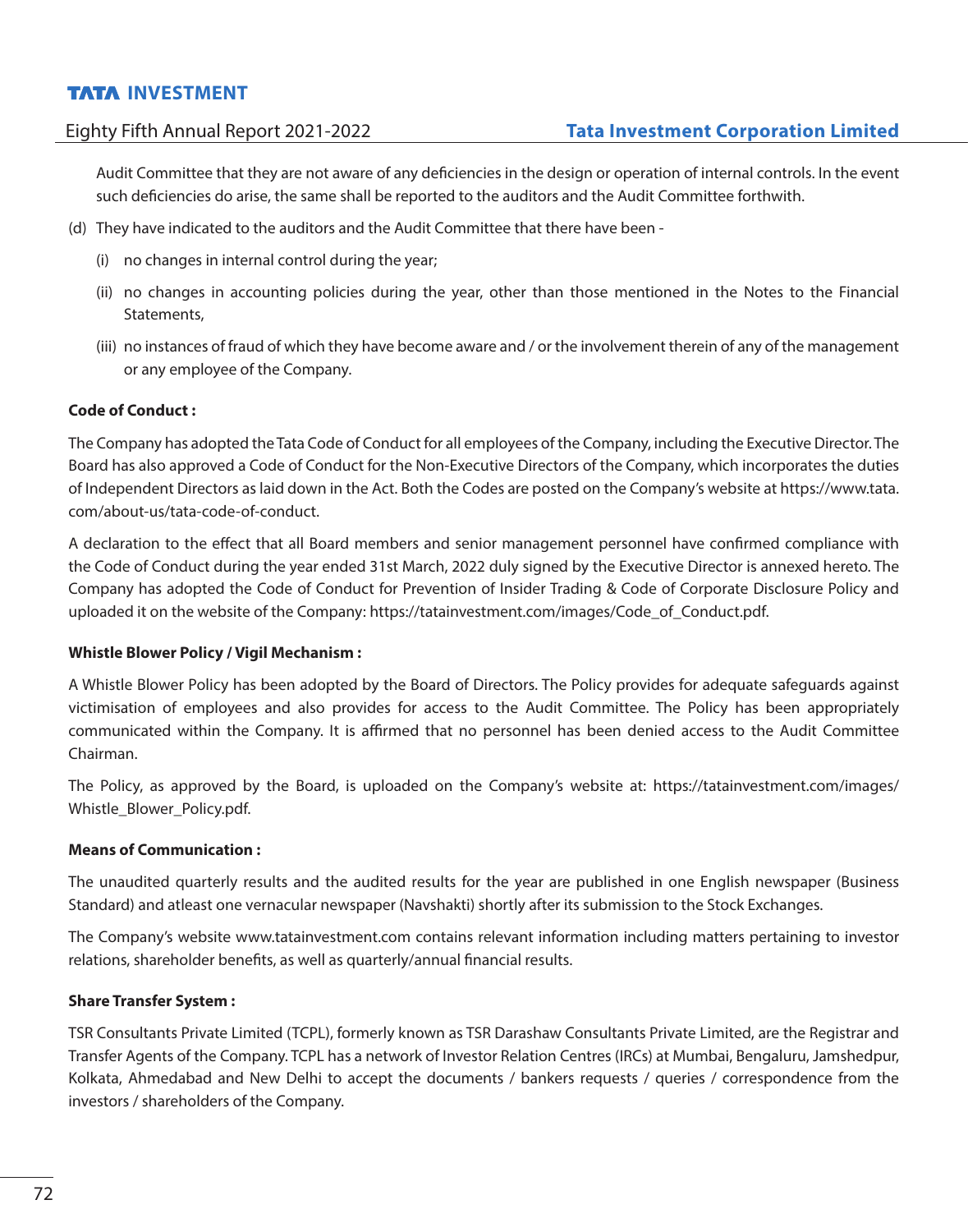

According to the Listing Regulations, no shares can be transferred unless they are held in dematerialised mode. Members holding shares in physical form are therefore requested to convert their holdings into dematerialized mode to avoid loss of shares and fraudulent transactions and avail better investor servicing. Accordingly, only valid transmission or transposition cases may be processed by the Registrar of the Company, subject to compliance with the guidelines prescribed by SEBI. Shares in physical form for transfer/transmission should be lodged with the office of the Company's Registrar / Company.

The Chief Financial Officer & Company Secretary who is also the Compliance Officer verifies the Transfer Register sent by the Registrars. The Stakeholder's Relationship Committee approves the transfer of shares.

TCPL has an Investor Interface Cell which handles all queries/correspondence/requests received across the counter/walk in investors, over the phone and by e-mail. Written communication received from the Investors is segregated into different categories on the basis of the nature of the query received. The concerned workgroup takes the required action in respect of the same by accessing the current shareholder information on TCPL database.

The details are verified and responded through customised and fully automated systems for handling such correspondence. Copies of the responses for complaints/letters received through statutory bodies, wherever required, are forwarded to the Company for their reference and records.

The endeavour is to attend to shareholder requests and redress their queries speedily and to their satisfaction, keeping in mind the statutory/regulatory time frame. Investors' grievances, if any, are resolved by the Compliance Officer, failing which, they would be referred to the Stakeholders' Relationship Committee.

### **Management Discussion and Analysis :**

Management Discussion and Analysis forms part of the Board's Report

### **General Shareholder Information :**

| <b>Compliance Officer</b>     | Mr. Manoj Kumar CV                                                                                                                                                                                                                                               |
|-------------------------------|------------------------------------------------------------------------------------------------------------------------------------------------------------------------------------------------------------------------------------------------------------------|
| <b>Registered Office</b>      | Elphinstone Building, 10, Veer Nariman Road, Mumbai 400 001.                                                                                                                                                                                                     |
| (Address for correspondence)  | Tel. No. 022 -6665 8282   Fax: 022- 6665 7917                                                                                                                                                                                                                    |
|                               | E-mail address :ticl@tata.com                                                                                                                                                                                                                                    |
| <b>Annual General Meeting</b> | Monday, 27th June, 2022 at 4:00 p.m. (IST)                                                                                                                                                                                                                       |
| (Date, time and venue)        | The Company is conducting meeting through VC / OAVM pursuant<br>to the MCA Circular dated 5th May, 2020 and other relevant<br>circulars and as such there is no requirement to have a venue for<br>the AGM. For details, please refer to the Notice of this AGM. |
| <b>Financial Year</b>         | The Financial Year of the Company ends on 31st March each year.                                                                                                                                                                                                  |
| <b>Book Closure Date</b>      | Saturday, 4th June, 2022 to Friday, 10th June, 2022                                                                                                                                                                                                              |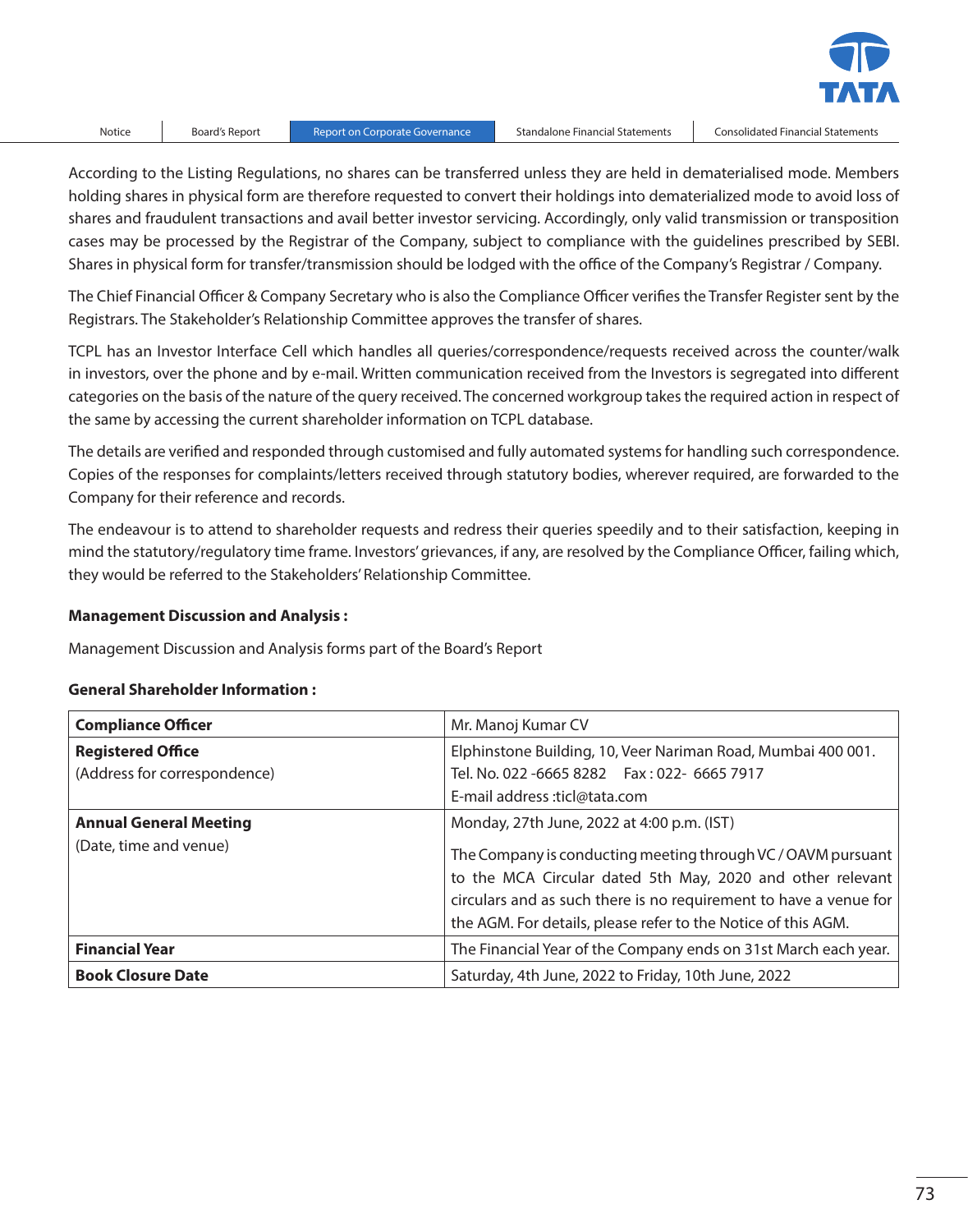# Eighty Fifth Annual Report 2021-2022 **Tata Investment Corporation Limited**

| <b>Dividend Payment</b>           | A dividend of $\overline{\xi}$ 55/- per share (550%) for the year ended 31st |  |  |  |  |
|-----------------------------------|------------------------------------------------------------------------------|--|--|--|--|
|                                   | March, 2022 on the existing Ordinary Share Capital of $\bar{\tau}$ 50.60     |  |  |  |  |
|                                   | crore, if approved, would be paid, in case of shares held in physical        |  |  |  |  |
|                                   | form, to those Members whose names appear on the Register of                 |  |  |  |  |
|                                   | Members on 3rd June, 2022, after giving effect to the request of             |  |  |  |  |
|                                   | transmission / transposition lodged and found to be complete                 |  |  |  |  |
|                                   | and in order. In respect of shares held in electronic form, dividend         |  |  |  |  |
|                                   | would be paid to the beneficial owners of shares as at the end of            |  |  |  |  |
|                                   | business hours on 3rd June, 2022, furnished by National Securities           |  |  |  |  |
|                                   | Depository Ltd. and Central Depository Services (India) Ltd.                 |  |  |  |  |
| <b>Listing on Stock Exchanges</b> | 1. BSE Ltd.,                                                                 |  |  |  |  |
|                                   | P.J. Towers, Dalal Street, Mumbai 400 001.                                   |  |  |  |  |
|                                   | 2. The National Stock Exchange of India Ltd.,                                |  |  |  |  |
|                                   | Bandra-Kurla Complex, Mumbai 400 051                                         |  |  |  |  |
|                                   | Listing fees have been paid upto the year ending 31st March, 2023            |  |  |  |  |
|                                   | to each of the Stock Exchanges.                                              |  |  |  |  |
| <b>Stock Code</b>                 | BSE: 501301<br><b>NSE: TATA INVEST</b>                                       |  |  |  |  |
| <b>ISIN</b>                       | INE672A01018                                                                 |  |  |  |  |
| <b>Demat of Shares</b>            | Available on National Securities Depository Ltd. (NSDL) and Central          |  |  |  |  |
|                                   | Depository Services (India) Ltd. (CDSL). 99.44% of the Company's             |  |  |  |  |
|                                   | shares are in dematerialised mode. Annual Custodial charges have             |  |  |  |  |
|                                   | been paid to both Depositories upto 31st March, 2023.                        |  |  |  |  |
|                                   |                                                                              |  |  |  |  |

|                          | <b>BSE</b>  |          | <b>NSE</b>  |          |  |
|--------------------------|-------------|----------|-------------|----------|--|
| <b>Market Price Data</b> | <b>High</b> | Low      | <b>High</b> | Low      |  |
|                          | ₹           | ₹        | ₹           | ₹        |  |
| April 2021               | 1,070.40    | 953.00   | 1,062.75    | 980.00   |  |
| May 2021                 | 1,108.00    | 1,019.85 | 1,109.00    | 1,016.75 |  |
| June 2021                | 1,195.00    | 1,048.60 | 1,194.60    | 1,048.00 |  |
| <b>July 2021</b>         | 1,187.00    | 1,117.40 | 1,188.00    | 1,118.00 |  |
| August 2021              | 1,385.00    | 1,135.65 | 1,385.00    | 1,135.00 |  |
| September 2021           | 1,395.00    | 1,240.05 | 1,397.20    | 1,232.00 |  |
| October 2021             | 1,734.00    | 1,349.40 | 1,733.90    | 1,351.00 |  |
| November 2021            | 1,638.00    | 1,370.00 | 1,635.80    | 1,371.20 |  |
| December 2021            | 1,484.65    | 1,317.55 | 1,489.00    | 1,317.00 |  |
| January 2022             | 1,560.45    | 1,355.00 | 1,564.00    | 1,352.00 |  |
| February 2022            | 1,517.35    | 1,274.70 | 1,519.05    | 1,274.20 |  |
| <b>March 2022</b>        | 1,400.00    | 1,263.05 | 1,400.00    | 1,262.55 |  |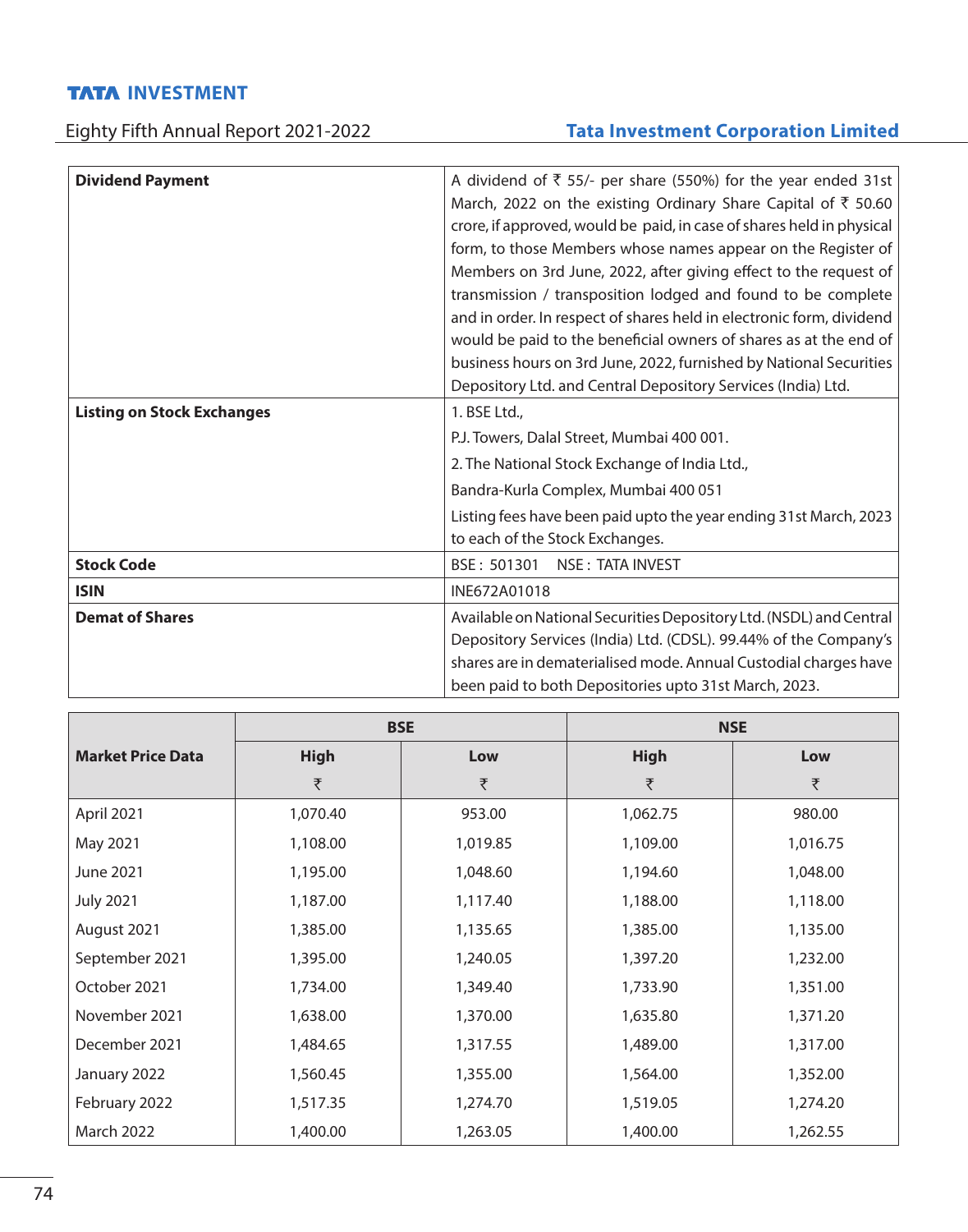



## **Registrar & Transfer Agents :**

| <b>REGISTERED OFFICE</b> | <b>TSR CONSULTANTS PRIVATE LIMITED</b><br>(formerly known as TSR Darashaw Consultants Private Limited)                                                                                         |  |
|--------------------------|------------------------------------------------------------------------------------------------------------------------------------------------------------------------------------------------|--|
|                          | C-101, 1st Floor, 247 Park, Lal Bahadur Shastri Marg,<br>Vikhroli West, Mumbai 400083<br>Tel.: 022-66568484 Fax: 022-66568494<br>E-mail: csg-unit@tcplindia.co.in website: www.tcplindia.co.in |  |
| <b>BRANCH OFFICES:</b>   |                                                                                                                                                                                                |  |
| <b>Mumbai</b>            | Building 17/19, Office no. 415 Rex Chambers,<br>Ballard Estate, Walchand Hirachand Marg, Fort, Mumbai-400 001<br>Tel: 7304874606                                                               |  |
| <b>Bengaluru</b>         | C/o. Mr. D. Nagendra Rao, "Vaghdevi" 543/A,<br>7th Main, 3rd Cross, Hanumanthnagar Bengaluru - 560019<br>Tel.: 080-26509004<br>E-mail: tsrdlbang@tcplindia.co.in                               |  |
| <b>Jamshedpur</b>        | Bungalow No. 1, E' Road, Northern Town,<br>Bistupur, Jamshedpur-831001.<br>Tel.: 0657-2426937<br>E-mail: tsrdljsr@tcplindia.co.in                                                              |  |
| <b>Kolkata</b>           | Vaishno Chamber, Flat No. 502 & 503, 5th Floor,<br>6. Brabourne Road Kolkata - 700001<br>Tel.: 033-40081986<br>E-mail: tsrdlcal@tcplindia.co.in                                                |  |
| <b>New Delhi</b>         | Noble Heights, 1st Floor, Plot No NH-2, C-1 Block, LSC<br>Near Savitri Market, Janakpuri, New Delhi - 110058<br>Tel: 011-49411030<br>Email: tsrdldel@tcplindia.co.in                           |  |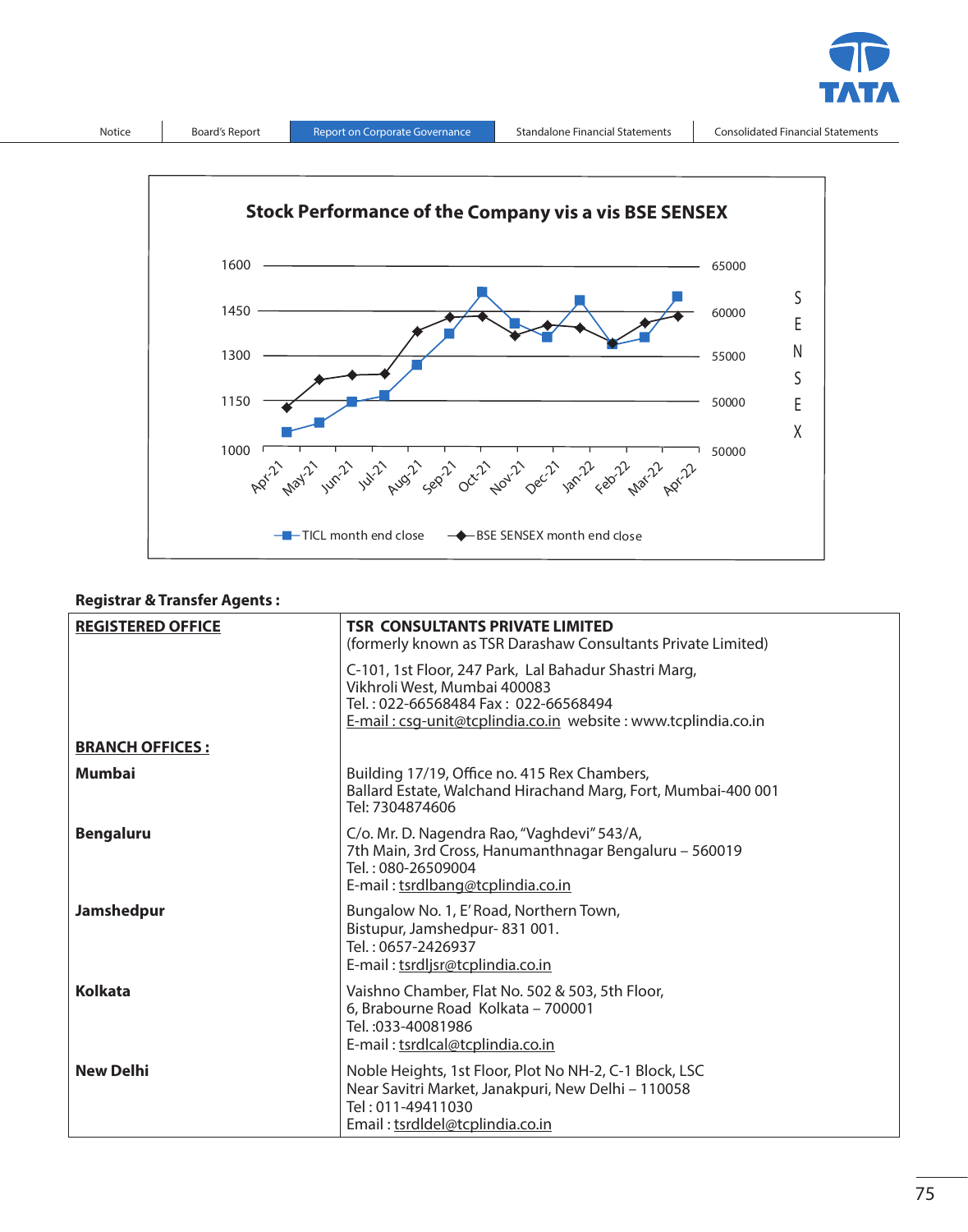# Eighty Fifth Annual Report 2021-2022 **Tata Investment Corporation Limited**

| Ahmedabad | Amarnath Business Centre-1 (ABC-1)<br>Beside Gala Business Centre, Nr. St. Xavier's College Corner<br>Off. C.G. Road, Ellisbridge, Ahmedabad - 380006<br>Tel: 011-26465179 |
|-----------|----------------------------------------------------------------------------------------------------------------------------------------------------------------------------|
|           | E-mail: csg-unit@tcplindia.co.in                                                                                                                                           |

## **Distribution of Shareholding as on 31.03.2022 :**

|                                                                                  | <b>No. of shares</b> | $\%$   |
|----------------------------------------------------------------------------------|----------------------|--------|
|                                                                                  | 37,128,947           | 73.38  |
|                                                                                  | 36,152               | 0.07   |
| Public Financial Institutions / Nationalised Banks /Insurance Companies & State  |                      |        |
|                                                                                  | 469,557              | 0.93   |
|                                                                                  | 1,109,859            | 2.19   |
| Other Bodies Corporate, Clearing Members, LLP, Other Banks, Body Corporate-NBFC, |                      |        |
|                                                                                  | 1,333,389            | 2.64   |
|                                                                                  |                      | 0.00   |
|                                                                                  | 10,517,315           | 20.79  |
|                                                                                  | 50,595,296           | 100.00 |

# **Distribution Schedule as on 31.03.2022 :**

| Sr.<br>No. | <b>No. of shares</b> | <b>Holdings</b> | <b>Amount</b><br>(₹) | % of total<br><b>Capital</b> | <b>No. of Holders</b> | % to total<br><b>Holders</b> |
|------------|----------------------|-----------------|----------------------|------------------------------|-----------------------|------------------------------|
|            | 1 to 500             | 2,704,261       | 27,042,610           | 5.35                         | 56,664                | 95.37                        |
| 2          | 501 to 1000          | 941,151         | 9,411,510            | 1.86                         | 1,246                 | 2.09                         |
| 3          | 1001 to 2000         | 1,015,998       | 10,159,980           | 2.00                         | 694                   | 1.17                         |
| 4          | 2001 to 3000         | 718,816         | 7,188,160            | 1.42                         | 286                   | 0.48                         |
| 5          | 3001 to 4000         | 430,339         | 4,303,390            | 0.85                         | 122                   | 0.21                         |
| 6          | 4001 to 5000         | 437,915         | 4,379,150            | 0.87                         | 97                    | 0.16                         |
| 7          | 5001 to 10000        | 1,120,036       | 11,200,360           | 2.21                         | 160                   | 0.27                         |
| 8          | Greater than 10000   | 43,226,780      | 432,267,800          | 85.44                        | 143                   | 0.25                         |
|            | <b>Total</b>         | 50,595,296      | 505,952,960          | 100.00                       | 59,412                | 100.00                       |

## **DECLARATION REGARDING ADHERENCE TO THE CODE OF CONDUCT BY THE BOARD MEMBERS AND SENIOR MANAGEMENT PERSONNEL :**

In accordance with Part D of Schedule V of the SEBI (Listing Obligations and Disclosure Requirements) Regulations 2015, I hereby confirm that, all the Directors and the Senior Management Personnel of the Company have affirmed compliance to the Code of Conduct, as applicable to them for the financial year ended 31st March, 2022.

## **For Tata Investment Corporation Limited**

A. N. DALAL Executive Director DIN : 00297603 Mumbai, 25th April, 2022.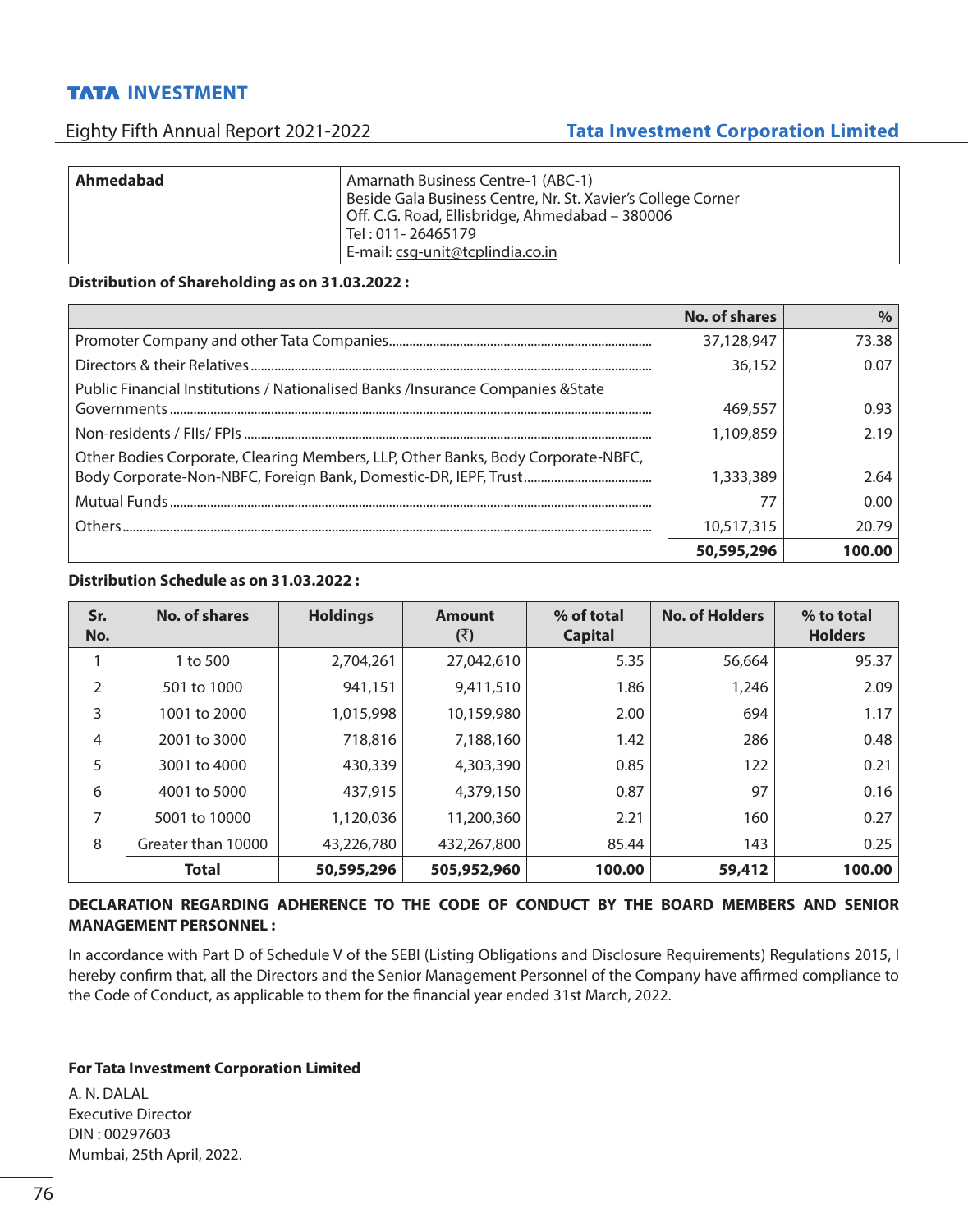

# **AUDITORS' CERTIFICATE ON CORPORATE GOVERNANCE TO THE MEMBERS OF TATA INVESTMENTS CORPORATION LIMITED**

**Independent Auditors' Certificate on compliance with the conditions of Corporate Governance as per provisions of Chapter IV of Securities and Exchange Board of India (Listing Obligations and Disclosure Requirements) Regulations, 2015, as amended**

To The Members of Tata Investment Corporation Limited Elphinstone Building, 10, Veer Nariman Road, Mumbai – 400 001

- 1. This certificate is issued in accordance with the terms of our engagement letter dated 10 December 2021.
- 2. The Corporate Governance Report prepared by **Tata Investment Corporation Limited** ("the Company"), contains the details as required by provisions of the regulations 17 to 27, 46 (2) (b) to (i) and paras C and D of Schedule V of the Securities and Exchange Board of India (Listing Obligations and Disclosure Requirements) Regulations, 2015 as amended ("the Listing Regulations") with respect to Corporate Governance for the year ended 31 March 2022. This certificate is required by the Company for inclusion in the Annual Report of the Company, which shall be submitted to the Stock Exchange and shareholders of the Company.

#### **Management responsibility**

- 3. The preparation of the Corporate Governance Report is the responsibility of the Management of the Company including the preparation and maintenance of all relevant supporting records and documents. This responsibility also includes the design, implementation and maintenance of internal control relevant to the preparation and presentation of the Corporate Governance Report.
- 4. The Management along with the Board of Directors is also responsible for ensuring that the Company complies with the conditions of Corporate Governance as stipulated in the Listing Regulations, issued by the Securities and Exchange Board of India.

## **Auditor's Responsibility**

- 5. Pursuant to the requirements of the Listing Regulations, it is our responsibility is to provide a reasonable assurance as to whether the Company has complied with the specific requirements of the Listing Regulations referred to in paragraph 2 above.
- 6. We conducted our examination of the Corporate Governance Report in accordance with the Guidance Note on Reports or Certificates for Special Purposes and the Guidance Note on Certification of Corporate Governance, both issued by the Institute of Chartered Accountants of India ("ICAI"). The Guidance Note on Reports or Certificates for Special Purposes requires that we comply with the ethical requirements of the Code of Ethics issued by Institute of Chartered Accountants of India.
- 7. We have complied with the relevant applicable requirements of the Standard on Quality Control (SQC) 1, Quality Control for Firms that Perform Audits and Reviews of Historical Financial Information, and Other Assurance and Related Services Engagements.
- 8. The procedures selected depend on the auditor's judgement, including the assessment of the risks associated in compliance of the Corporate Governance Report with the applicable criteria. A Summary of key procedures performed include:
	- i) Reading and understanding of the information prepared by the Company and included in its Corporate Governance Report;
	- ii) Obtained and verified that the composition of the Board of Directors w.r.t. Executive and Non-Executive directors including composition of independent directors, have been met throughout the reporting period;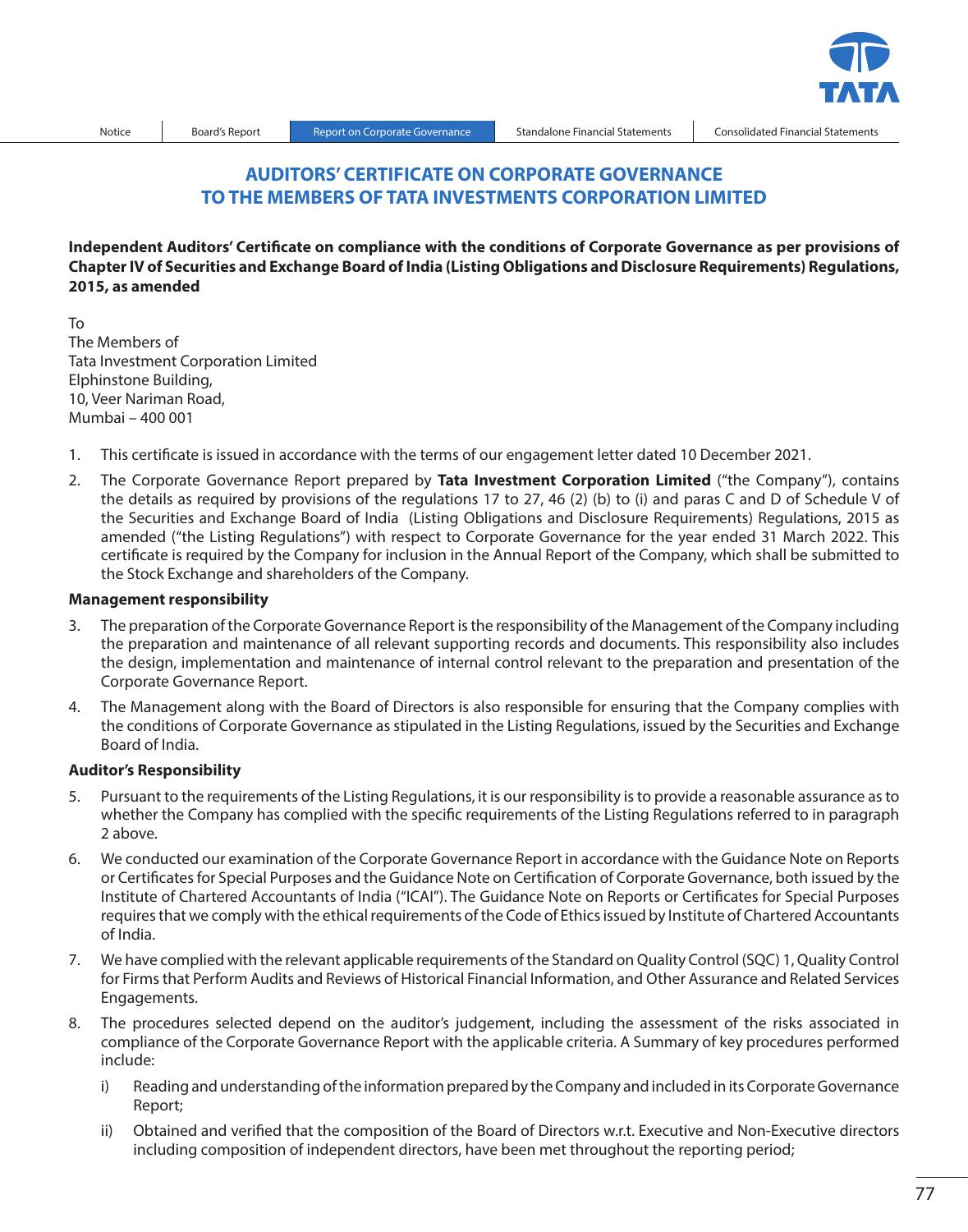- iii) Obtained the details of the Directors and verified that at least one-woman director was on the Board during the year;
- iv) Obtained and read minutes of the following meetings held from 1st April, 2021 to 31st March, 2022:
	- (a) Board of Directors
	- (b) Audit committee
	- (c) Annual General
	- (d) Nomination and Remuneration committee
	- (e) Stakeholders' Relationship committee
	- (f) Risk Management Committee
- v) Obtained necessary representations and declarations from Directors of the Company including the independent directors; and
- vi) Performed necessary inquiries with the management and also obtained necessary specific representations from the management.

 The above-mentioned procedures include examining evidence supporting the particulars in the Corporate Governance Report on a test basis. Further, our scope of work under this report did not involve us performing audit tests for the purposes of expressing an opinion on the fairness or accuracy of any of the financial information or the financial statements of the Company taken as a whole.

### **Opinion**

9. Based on the procedures performed by us as referred in paragraph 8 above and according to the information and explanations given to us, we certify that the Company has complied with the conditions of Corporate Governance as stipulated in the Listing Regulations, as applicable for the year ended 31 March 2022, referred to in paragraph 2 above.

## **Other matters and Restriction on Use**

- 10. This Certificate is neither an assurance as to the future viability of the Company nor the efficiency or effectiveness with which the management has conducted the affairs of the Company.
- 11. This Certificate is addressed to and provided to the members of the Company solely for the purpose of enabling it to comply with its obligations under the Listing Regulations and should not be used by any other person or for any other purpose. Accordingly, we do not accept or assume any liability or any duty of care or for any other purpose or to any other party to whom it is shown or into whose hands it may come without our prior consent in writing. We have no responsibility to update this Certificate for events and circumstances occurring after the date of this Certificate.

For **Suresh Surana & Associates LLP** Chartered Accountants Firm's Registration No. 121750W/W-100010

### **Ramesh Gupta**

Partner Membership No.: 102306 UDIN: 22102306AHUEIK2941

Place: Mumbai Date: 25th April, 2022